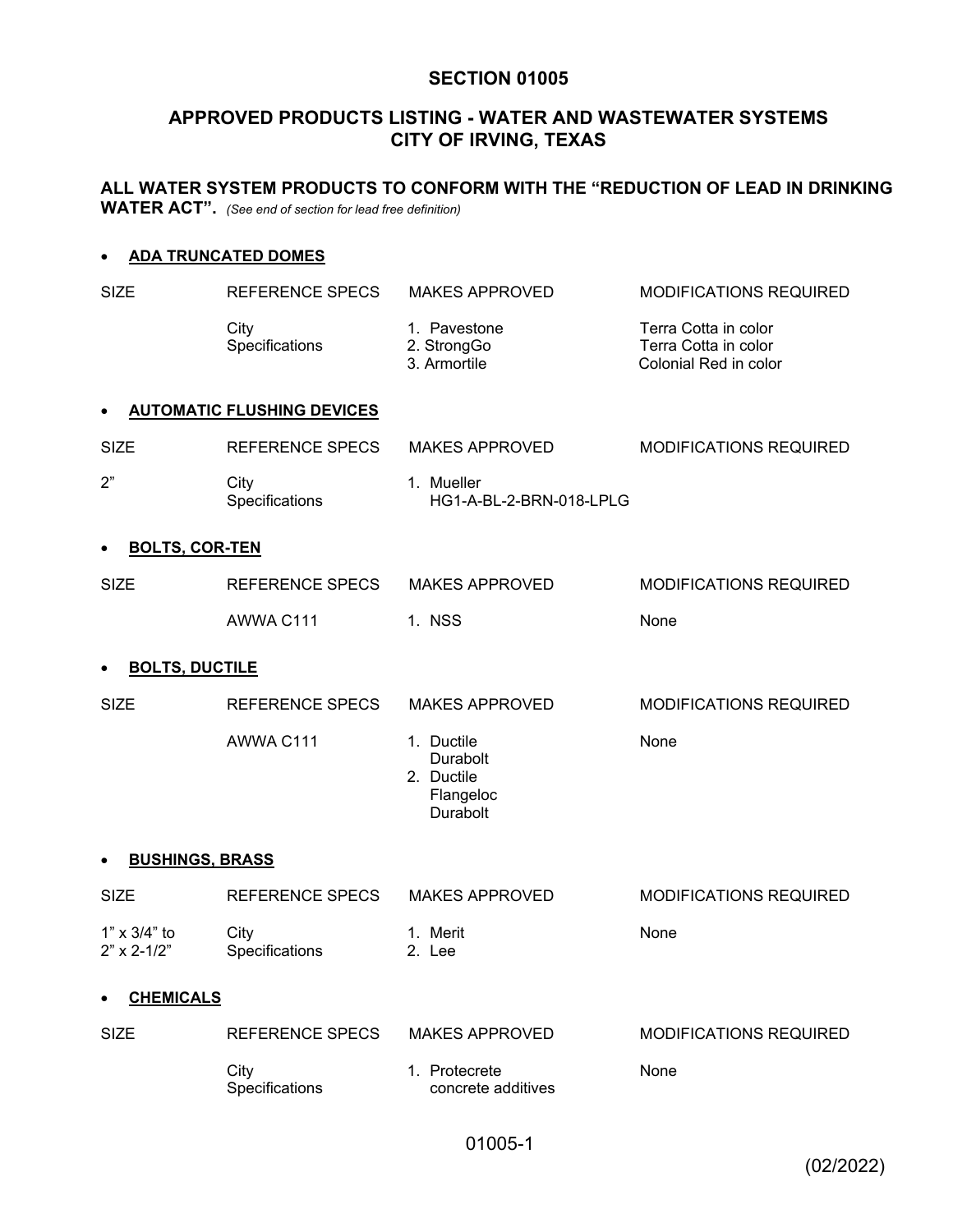# **CLAMPS FULL CIRCLE REPAIR**

|                                  | <u>ULAIVIFO, FULL UINULE NEFAIN</u>                                           |                                                                                                                                                                                                                              |                               |  |
|----------------------------------|-------------------------------------------------------------------------------|------------------------------------------------------------------------------------------------------------------------------------------------------------------------------------------------------------------------------|-------------------------------|--|
| <b>SIZE</b>                      | <b>REFERENCE SPECS</b>                                                        | <b>MAKES APPROVED</b>                                                                                                                                                                                                        | <b>MODIFICATIONS REQUIRED</b> |  |
| 4" to 12"                        | City<br>Specifications                                                        | 1. Ford<br>2. Smith-Blair<br>3. JCM 131<br>4. Muller                                                                                                                                                                         | <b>All Stainless Steel</b>    |  |
| 12" to 24"                       |                                                                               | 5. Ford<br>6. Smith-Blair<br>7. Muller<br>8. JCM                                                                                                                                                                             |                               |  |
|                                  | <b>CLAMPS, EXTENDED RANGE REPAIR</b>                                          |                                                                                                                                                                                                                              |                               |  |
| <b>SIZE</b>                      | <b>REFERENCE SPECS</b>                                                        | <b>MAKES APPROVED</b>                                                                                                                                                                                                        | <b>MODIFICATIONS REQUIRED</b> |  |
| 4" to 14"                        | City<br>Specifications<br>(All clamps must<br>be type 304<br>stainless steel) | 1. Smith-Blair<br>2. Ford<br>3. Mueller<br>4. JCM                                                                                                                                                                            | None                          |  |
|                                  | <b>CLAMPS, SPLIT CIRCLE REPAIR</b>                                            |                                                                                                                                                                                                                              |                               |  |
| <b>SIZE</b>                      | REFERENCE SPECS                                                               | <b>MAKES APPROVED</b>                                                                                                                                                                                                        | MODIFICATIONS REQUIRED        |  |
| 1/2" to 3"                       | AWWA & City<br>Specifications                                                 | 1. Smith-Blair<br>2. Ford<br>3. JCM                                                                                                                                                                                          | <b>All Stainless Steel</b>    |  |
|                                  | <b>COATINGS (CONCRETE EXTERIOR)</b>                                           |                                                                                                                                                                                                                              |                               |  |
| <b>SIZE</b>                      | <b>REFERENCE SPECS</b>                                                        | <b>MAKES APPROVED</b>                                                                                                                                                                                                        | <b>MODIFICATIONS REQUIRED</b> |  |
| N/A                              | City<br>Specifications                                                        | 1. Thorocoat<br>2. Tenemecrete                                                                                                                                                                                               | None                          |  |
| <b>COATINGS (STEEL EXTERIOR)</b> |                                                                               |                                                                                                                                                                                                                              |                               |  |
| <b>SIZE</b>                      | REFERENCE SPECS                                                               | <b>MAKES APPROVED</b>                                                                                                                                                                                                        | <b>MODIFICATIONS REQUIRED</b> |  |
| Water<br>tank<br>exterior        | Water Tank AWWA<br>D102 & City<br>Specifications                              | 1. Tenemec: Primer 37-77<br>Topcoat 23 series<br>2. Valspar: Primer 13 F28<br>Topcoat 12 series<br>3. Acro: Primer 1122<br>Topcoat 2214<br>4. Cook: Primer 391 N142<br>Topcoat 801<br>5. Kop-Coat: Primer 662<br>Topcoat 500 | None                          |  |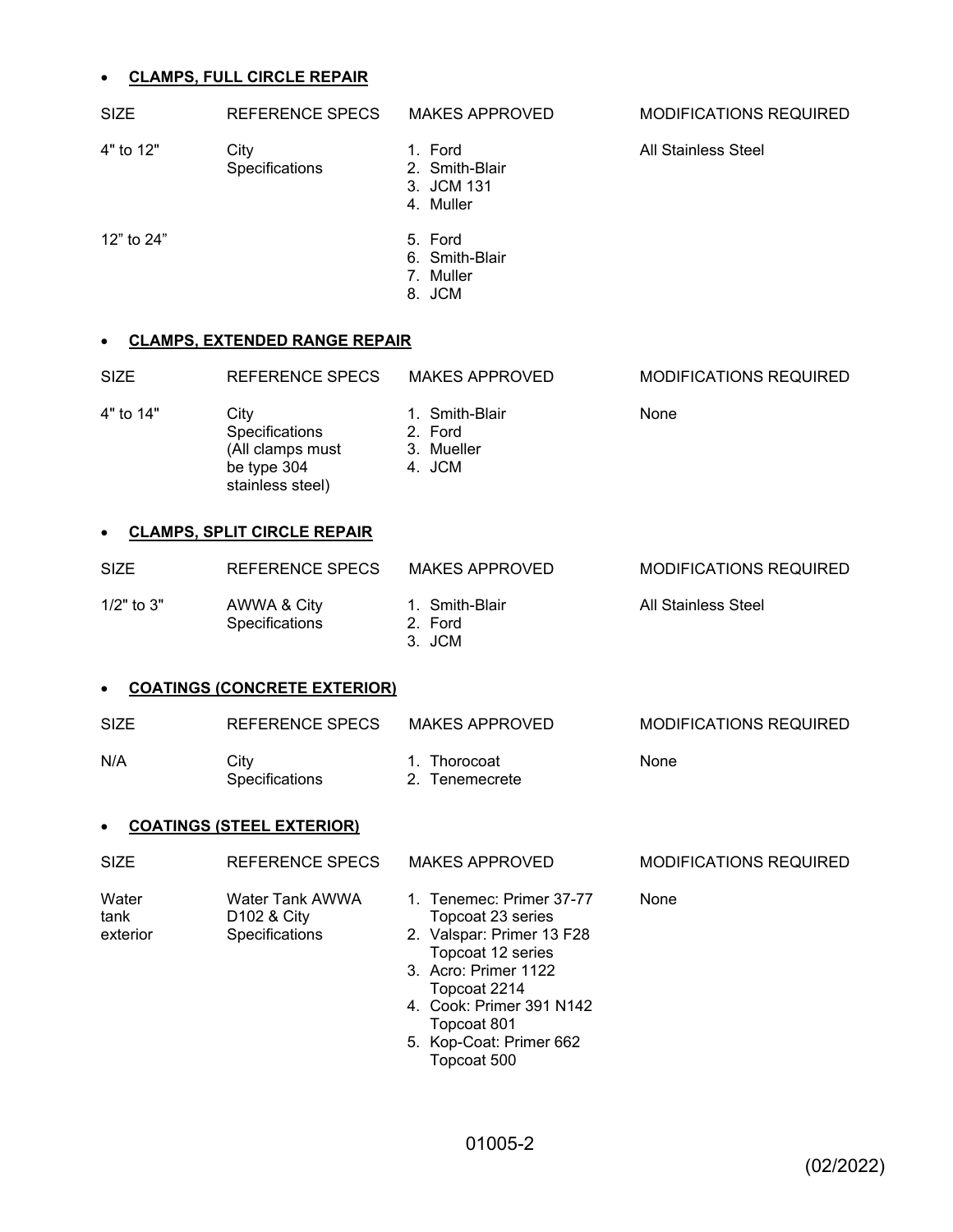### **COATINGS (STEEL INTERIOR)**

| <b>SIZE</b>               | REFERENCE SPECS                                              | <b>MAKES APPROVED</b>                                                                                                                                                                                                                                                                            | <b>MODIFICATIONS REQUIRED</b> |
|---------------------------|--------------------------------------------------------------|--------------------------------------------------------------------------------------------------------------------------------------------------------------------------------------------------------------------------------------------------------------------------------------------------|-------------------------------|
| Water<br>tank<br>interior | Water Tank AWWA<br>D <sub>102</sub> & City<br>Specifications | 1. Tenemec Series 20:<br><b>Primer 20-1255</b><br>Topcoat 20-2000<br>2. Valspar: Primer 78-D-7<br>Topcoat 78-W-3<br>3. Acro: Primer 4460<br>Topcoat 4460<br>4. American Primer:<br>Primer 395<br>Topcoat 395<br>5. Cook: Primer 920 W965<br>6. Kop-Coat 340 Primer<br>7. Kop-Coat Super Hi Grade | None                          |
|                           |                                                              |                                                                                                                                                                                                                                                                                                  |                               |

### **FIRE HYDRANT**

| <b>SIZE</b> | REFERENCE SPECS                              | <b>MAKES APPROVED</b>                                                                           | <b>MODIFICATIONS REQUIRED</b>          |
|-------------|----------------------------------------------|-------------------------------------------------------------------------------------------------|----------------------------------------|
| 51/4"       | AWWA C502 &<br>City<br><b>Specifications</b> | Mueller<br>A423 Super Centurion 250<br>2. American Flow WB 67<br>"Pacer"<br>3. Kennedy Guardian | None<br>(3) Epoxy coating inside shoe. |
|             |                                              |                                                                                                 |                                        |

### NOTE: "IRVING" stencil required on all makes.

### **FIRE HYDRANT - METER**

| <b>SIZE</b> | REFERENCE SPECS<br>MODIFICATIONS REQUIRED |                           | MAKES APPROVED |
|-------------|-------------------------------------------|---------------------------|----------------|
| 3"          | City<br><b>Specifications</b>             | 1. Kent ABB<br>2. Neptune | None           |

3. Sensus

# **FIRE HYDRANT - VALVE SEAT**

| <b>SIZE</b> | REFERENCE SPECS | MAKES APPROVED                   | MODIFICATIONS REQUIRED |
|-------------|-----------------|----------------------------------|------------------------|
|             |                 | 1. Polyvalve<br>2. Manufacture's | None                   |

# Standard

### **FITTINGS, ANCHORED**

| <b>SIZE</b> | REFERENCE SPECS                                        | MAKES APPROVED | <b>MODIFICATIONS REQUIRED</b> |
|-------------|--------------------------------------------------------|----------------|-------------------------------|
| 4" to 12"   | AWWA C153/<br>ANSI A21.53.<br>AWWA C104/<br>ANSI A21.4 | 1. GRADELOK    | None                          |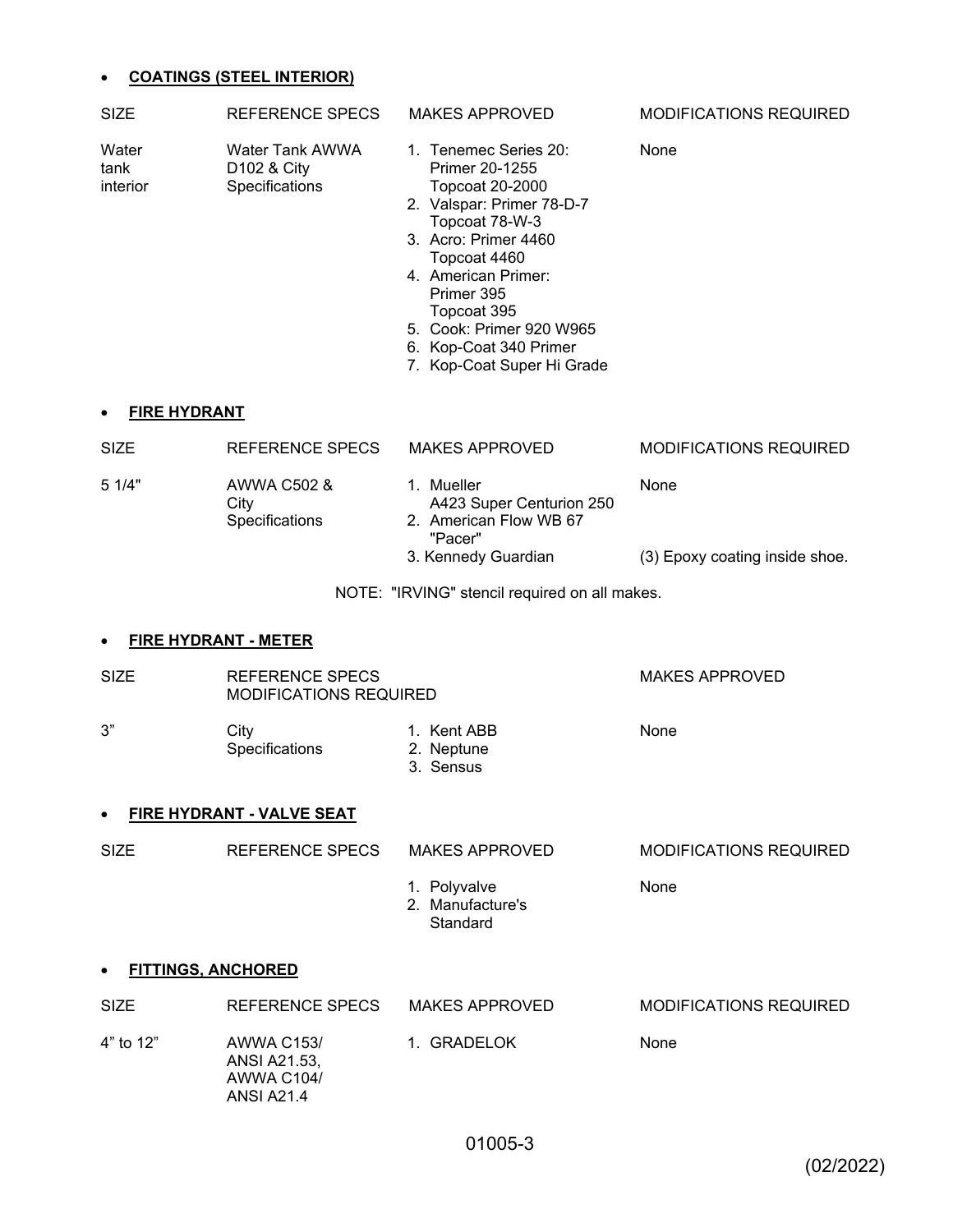#### **FITTINGS, BRASS**

### SIZE REFERENCE SPECS MAKES APPROVED MODIFICATIONS REQUIRED

3/4" to 2" AWWA C800 1. Mueller None ASTM B-62 & 2. Ford Specifications stops not approved.

- 
- 
- City 3. Cambridge Brass 3. Full port 3/4" & 1" angle meter
	- 4. A.Y. McDonald Mfg. Co.
	- 5. Jones Brass

### **FITTINGS, CROSSLINKED POLYETHYLENE (PEX)**

SIZE REFERENCE SPECS MAKES APPROVED MODIFICATIONS REQUIRED

3/4" to 2" AWWA C800 1. Rehau Municipex Blue in Color; NSF/ANSI 14 & 61 wire required ASTM F2657 (1 YR) ASTM F2023

AWWA C904 Continuous ASTM B1010 12 AWG ASTM F876 **insulated copper-clad steel tracer** 

### **FITTINGS, CAST IRON & DUCTILE IRON**

SIZE REFERENCE SPECS MAKES APPROVED MODIFICATIONS REQUIRED

Specifications

- 3" to 24" AWWA C110, 1. Tyler/Union All fittings shall be manufactured
	- C104, C111, 2. Sigma in the United States.
	- C153 & City 3. Star Pipe Products

#### **FITTINGS, CONCRETE PRESSURE PIPE**

| <b>SIZE</b> | REFERENCE SPECS                      | MAKES APPROVED                                          | MODIFICATIONS REQUIRED |
|-------------|--------------------------------------|---------------------------------------------------------|------------------------|
| $\geq 10"$  | AWWA C301 (PCCP)<br>AWWA C303 (RCCP) | 1. Thompson Pipe Group<br>2. RangeLine Tapping Services |                        |

#### **FITTINGS, POLYVINYL CHLORIDE (WASTEWATER ONLY)**

ASTM F1336, 3. GPK PRODUCTS NSF/ANSI 14 4. SPECIFIED FITTINGS

| <b>SIZE</b><br>(PIPE SPEC)   | <b>REFERENCE</b><br>FITTING SPEC                     | APPROVED MODEL /<br><b>MANUFACTURERS</b> | <b>MODIFICATIONS REQUIRED</b>                                                              |
|------------------------------|------------------------------------------------------|------------------------------------------|--------------------------------------------------------------------------------------------|
|                              |                                                      |                                          | ALL FITTINGS MUST BE<br><b>GASKETED &amp; DOMINANTLY</b><br><b>GREEN OR WHITE IN COLOR</b> |
| 4" TO 15"<br>(ASTM<br>D3034) | SDR 35 / SDR 26,<br>ASTM F477,<br><b>ASTM D3212,</b> | 1. MULTI FITTINGS<br>2. NAPCO            | <b>TRENCH TOUGH PLUS</b><br>G-SERIES (SDR-35 IPS)<br>H-SERIES (SDR-26 IPS)                 |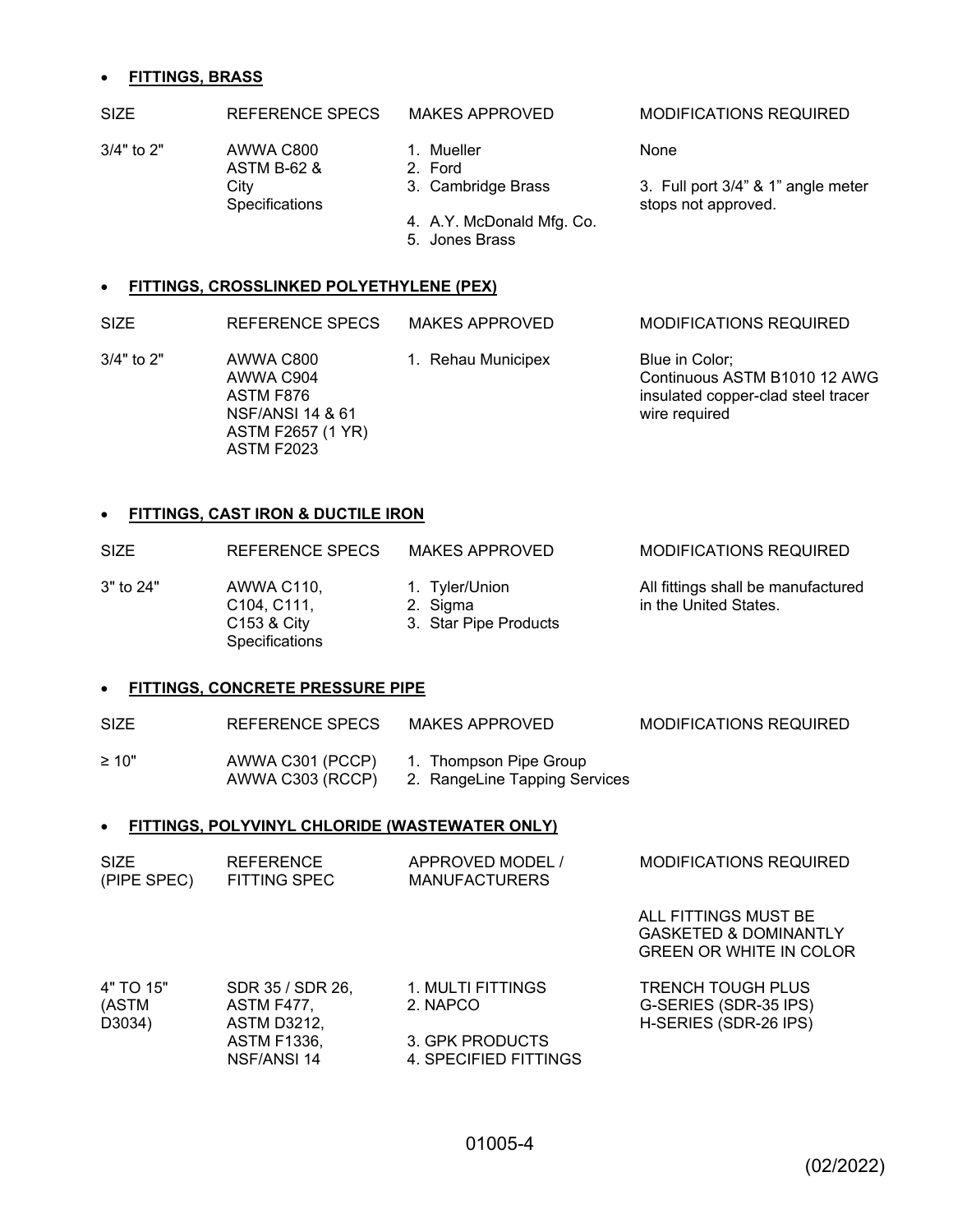| 18" TO 36"<br>(ASTM<br>F679)             | PS 46 / PS 115,<br>ASTM F477,<br><b>ASTM F3212,</b><br><b>ASTM F1336,</b><br>NSF/ANSI 14 | 1. MULTI FITTINGS<br>2. NAPCO<br>3. GPK PRODUCTS<br>4. SPECIFIED FITTINGS | <b>TRENCH TOUGH PLUS</b><br>G-SERIES (PS 46 IPS)<br>H-SERIES (PS 115 IPS) |
|------------------------------------------|------------------------------------------------------------------------------------------|---------------------------------------------------------------------------|---------------------------------------------------------------------------|
| 4" TO 12"<br>(ASTM<br>D2241)             | <b>SDR 26</b><br>ASTM F477<br><b>ASTM D3212</b><br><b>ASTM F1336</b>                     | 1. MULTI FITTINGS<br>2. NAPCO<br>3. GPK PRODUCTS<br>4. SPECIFIED FITTINGS | <b>CYCLETOUGH (IPS)</b><br>T-SERIES (IPS)                                 |
| 4" AND<br><b>LARGER</b><br>(AWWA<br>C900 | DR 25 / DR 18<br>AWWA C900<br>AWWA C907<br>ASTM F477<br>NSF/ANSI 14                      | 1. MULTI FITTINGS<br>2. NAPCO<br>3. GPK PRODUCTS<br>4. SPECIFIED FITTINGS | SEWER BRUTE (CIOD)<br>C-SERIES (CIOD)                                     |

# **FITTINGS, STEEL WATER PIPE**

| <b>SIZE</b> | REFERENCE SPECS | MAKES APPROVED                          | <b>MODIFICATIONS REQUIRED</b> |
|-------------|-----------------|-----------------------------------------|-------------------------------|
| $\geq 12"$  | AWWA C200       | 1. RangeLine<br><b>Tapping Services</b> | None                          |

# **FITTINGS, THREADED BRASS (ELLS, NIPPLES, TEES, ETC.)**

| <b>SIZE</b>    | REFERENCE SPECS        | <b>MAKES APPROVED</b>                   | <b>MODIFICATIONS REQUIRED</b> |
|----------------|------------------------|-----------------------------------------|-------------------------------|
| $3/4"$ to $2"$ | City<br>Specifications | Merit<br>1.<br>2. Matco Norca<br>3. Lee | None                          |
| 1-1/2" to 2"   | City<br>Specifications | 4. New Haven<br>5. Midland              | None                          |

6. Cowtown

# **FLANGED ADAPTERS (FLANGED JOINT RESTRAINT)**

| <b>SIZE</b> | REFERENCE SPECS                                                 | MAKES APPROVED                    | MODIFICATIONS REQUIRED |
|-------------|-----------------------------------------------------------------|-----------------------------------|------------------------|
| 4" to 24"   | ASTM A536.<br>ANSI/AWWA<br>C <sub>115</sub> /A <sub>21.15</sub> | 1. Megaflange<br>(EBAA Iron Inc.) | External PE wrap       |

### **FLANGED COUPLING ADAPTERS**

| <b>SIZE</b> | REFERENCE SPECS                                                      | MAKES APPROVED                                                           | <b>MODIFICATIONS REQUIRED</b> |
|-------------|----------------------------------------------------------------------|--------------------------------------------------------------------------|-------------------------------|
| 4" to 12"   | ASTM A536-71,<br>ASTM D2000.<br>3BA715, AWWA<br>C <sub>111</sub> -64 | 1. Ford-Ringwej<br>2. Romac-FCA501<br>3. Smith Blair 912<br>4. JCM - 301 | Romacote Required             |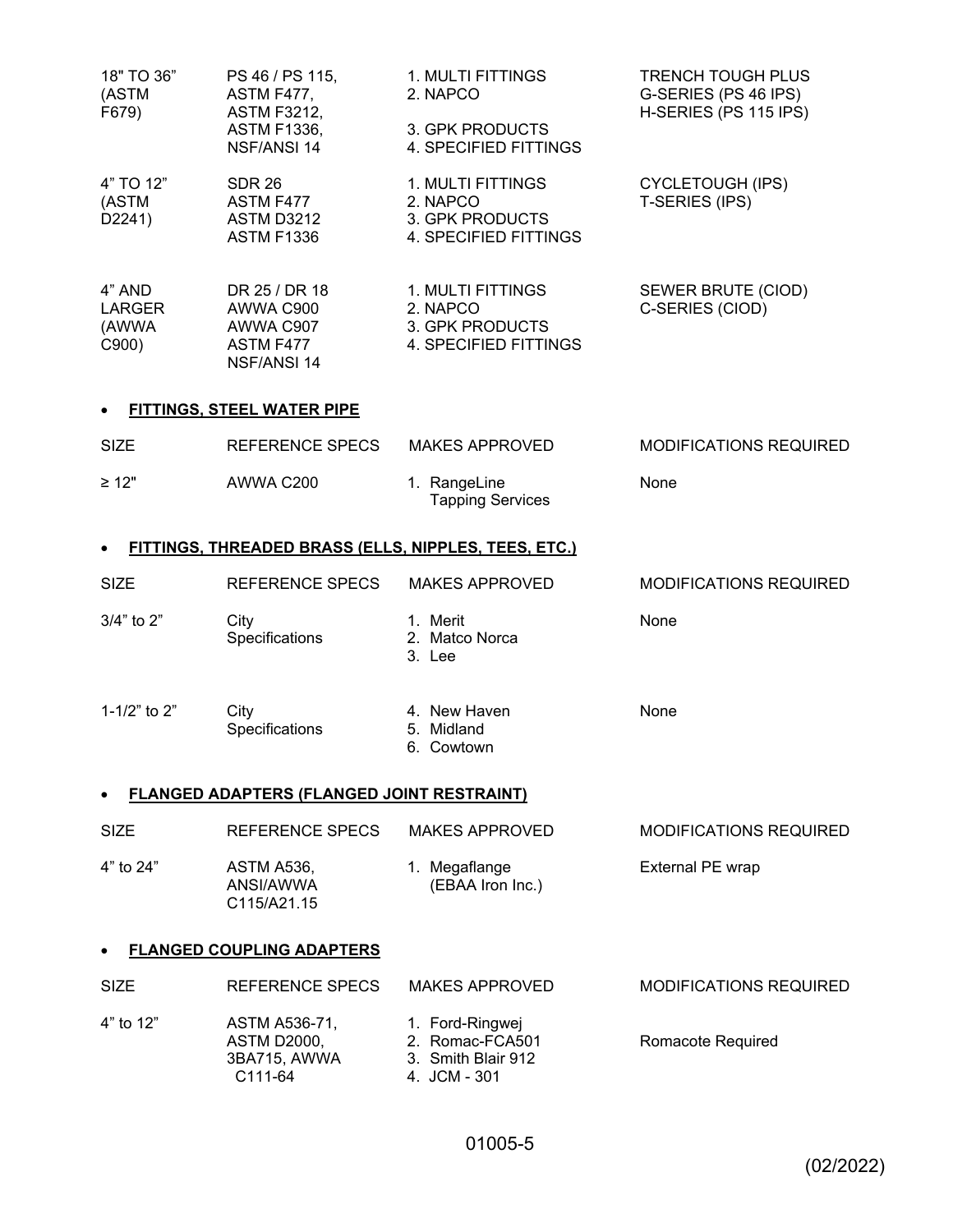# **FLEXIBLE COUPLING ADAPTERS**

| <b>SIZE</b>        | <b>REFERENCE SPECS</b>               | <b>MAKES APPROVED</b>                                                             | MODIFICATIONS REQUIRED                |
|--------------------|--------------------------------------|-----------------------------------------------------------------------------------|---------------------------------------|
| 3" to 12"          | City<br>Specifications               | 1. Pipe Conx<br>2. Mission Rubber<br>3. Fernco<br>4. Dallas Specialty<br>5. NDS   | None                                  |
| 6" to 12"          |                                      | 6. Hymax 2000 Series<br>(part number 860-56-****-16)                              |                                       |
|                    | <b>FLEXIBLE EXPANSION JOINTS</b>     |                                                                                   |                                       |
| <b>SIZE</b>        | REFERENCE SPECS                      | <b>MAKES APPROVED</b>                                                             | <b>MODIFICATIONS REQUIRED</b>         |
| 4" to 36"          | AWWA/ANSI<br>C153/A21.53             | 1. Flex-Tend<br>(EBAA Iron Inc.)                                                  | External PE wrap                      |
| $\bullet$          | <b>MANHOLE ENCAPSULATION</b>         |                                                                                   |                                       |
| <b>SIZE</b>        | REFERENCE SPECS                      | <b>MAKES APPROVED</b>                                                             | MODIFICATIONS REQUIRED                |
|                    | <b>City Specifications</b>           | 1. CCI - WrapidSeal                                                               | None                                  |
| $\bullet$          | <b>MANHOLE INSERTS</b>               |                                                                                   |                                       |
| <b>SIZE</b>        | REFERENCE SPECS                      | <b>MAKES APPROVED</b>                                                             | <b>MODIFICATIONS REQUIRED</b>         |
|                    | City<br>Specifications               | 1. Parson<br><b>Plastics</b><br>2. Knutson                                        | None                                  |
|                    | <b>MANHOLE REHAB MATERIAL</b>        |                                                                                   |                                       |
|                    | <b>BASE/BUILD UP MATERIAL</b>        |                                                                                   |                                       |
| <b>SIZE</b><br>N/A | <b>REFERENCE SPECS</b><br>MS2A, MS2C | <b>MAKES APPROVED</b><br>1. Strong Seal<br>2. QuadX                               | <b>MODIFICATIONS REQUIRED</b><br>None |
|                    | PROTECTION LAYER                     |                                                                                   |                                       |
| <b>SIZE</b>        | <b>REFERENCE SPECS</b>               | <b>MAKES APPROVED</b>                                                             | MODIFICATIONS REQUIRED                |
| N/A                | City<br>Specifications               | 1. Standard Epoxy 4553<br>2. Chesterton ARC 791<br>3. Warren Environmental 301-14 |                                       |
|                    | <b>MULTI-LAYER SYSTEM</b>            |                                                                                   |                                       |
| <b>SIZE</b>        | <b>REFERENCE SPECS</b>               | <b>MAKES APPROVED</b>                                                             | <b>MODIFICATIONS REQUIRED</b>         |
| N/A                | City<br>Specifications               | 1. Spectrashield                                                                  | None                                  |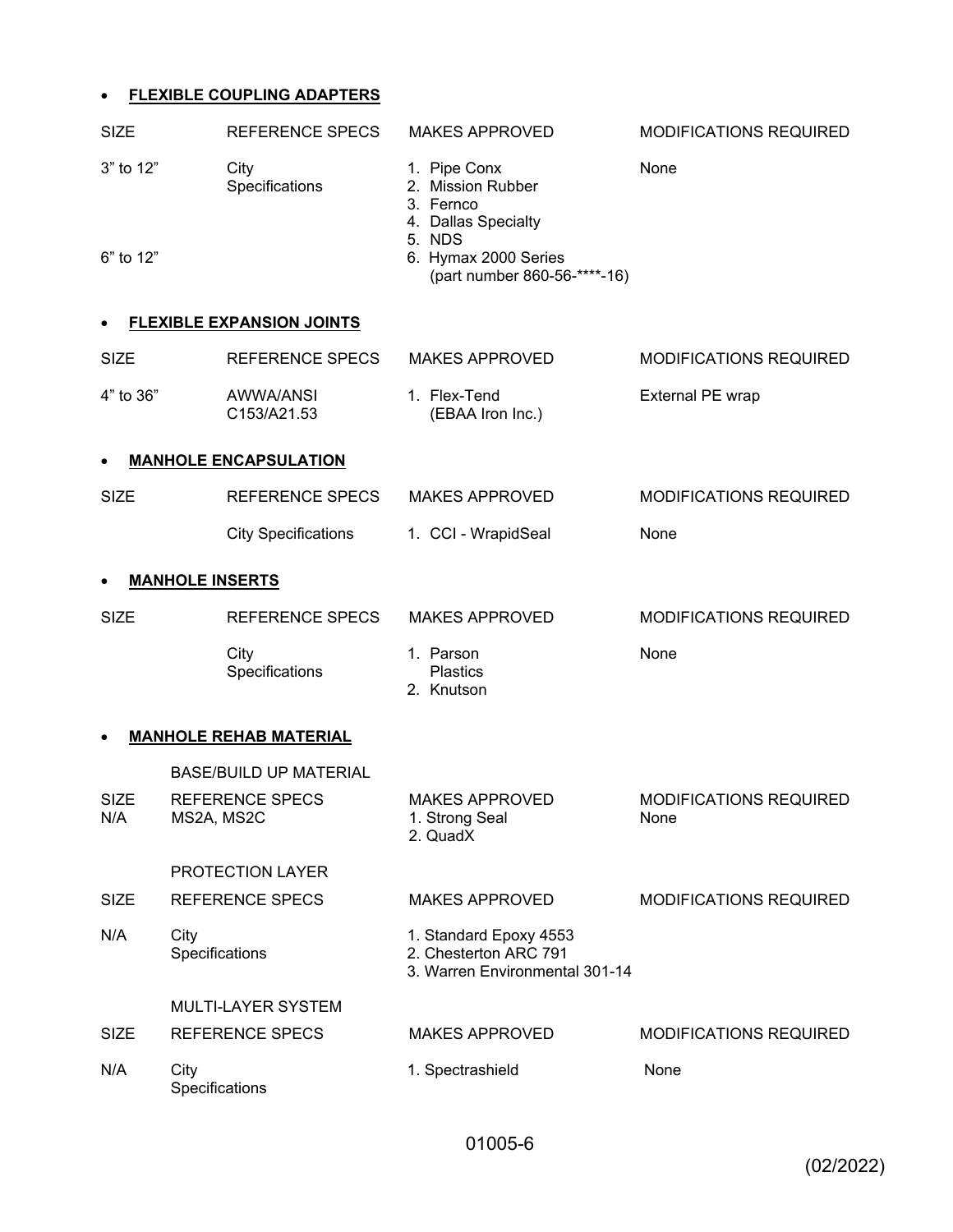# **MANHOLE FRAMES & COVERS**

All F&Cs shall meet the "Made In USA" standard. All F&Cs shall meet a minimum HS25 traffic rating. The City of Irving Logo shall be centered on and molded into all wastewater covers.

| <b>SIZE</b>                               | REFERENCE SPECS                    | <b>MAKES APPROVED</b>                                                                             | <b>MODIFICATIONS REQUIRED</b>                                                                     |  |
|-------------------------------------------|------------------------------------|---------------------------------------------------------------------------------------------------|---------------------------------------------------------------------------------------------------|--|
|                                           |                                    | <b>METALLIC</b>                                                                                   |                                                                                                   |  |
| 30"                                       | <b>TCEQ CH. 217</b><br>AASHTO M306 | 1. Bass & Hayes VRM-30<br>2. East Jordan Iron Works<br>3. Tyler/Union<br>4. Neenah Foundry R-1274 |                                                                                                   |  |
|                                           |                                    | <b>NON-METALLIC</b>                                                                               |                                                                                                   |  |
| 30"                                       | <b>TCEQ CH. 217</b>                | 5. CAP ONE ® - 30                                                                                 | 2 Paddle Locks; 5/8" Xylan Coated<br>Grade 316 SS Hex Head Bolts; &<br>embeded magnet for locate. |  |
| <b>MANHOLES (FIBERGLASS)</b><br>$\bullet$ |                                    |                                                                                                   |                                                                                                   |  |
| SI <sub>7</sub> F                         | REFERENCE SPECS                    | MAKES APPROVED                                                                                    | MODIFICATIONS REOLIIRED                                                                           |  |

| -914               | ו זכו בו זכו זכו בטט                                            | $M \cap L \cup N$                                                                                      | <u>MUULII IUATIUNU INLUUINLU</u> |
|--------------------|-----------------------------------------------------------------|--------------------------------------------------------------------------------------------------------|----------------------------------|
| 4' dia<br>& larger | ASTM D3753-05.<br>C581, D2584.<br>D695, D1790, &<br>AASHTO HS20 | 1. HOBAS<br>2. Containment Solutions<br>3. Associated Fiberglass<br>Engineers<br>4. L.F. Manufacturing | None                             |
|                    |                                                                 |                                                                                                        |                                  |

### **MANHOLES (PRECAST CONCRETE)**

| <b>SIZE</b> | REFERENCE SPECS       | <b>MAKES APPROVED</b>                | <b>MODIFICATIONS REQUIRED</b> |
|-------------|-----------------------|--------------------------------------|-------------------------------|
| 4' dia      | ASTM C-76 OR          | 1. Hanson/Forterra                   |                               |
| & larger    | C-478 & City          | 2. American Insustrial               |                               |
|             | <b>Specifications</b> | <b>Precast Products</b>              |                               |
|             |                       | 3. Hydro Conduit                     |                               |
|             |                       | 4. Concrete Products, Inc.           |                               |
|             |                       | 5. Del Zotto Products of Texas, Inc. |                               |

- 6. The Turner Company
- 7. Tyler Products

### **MANHOLES (POLYMER CONCRETE)**

| <b>SIZE</b>        | REFERENCE SPECS                                                 | MAKES APPROVED                  | <b>MODIFICATIONS REQUIRED</b> |
|--------------------|-----------------------------------------------------------------|---------------------------------|-------------------------------|
| 4' dia<br>& larger | ASTM D3753-05,<br>C581, D2584,<br>D695, D1790, &<br>AASHTO HS20 | 1. Armorock<br>2. US Composites | <b>None</b>                   |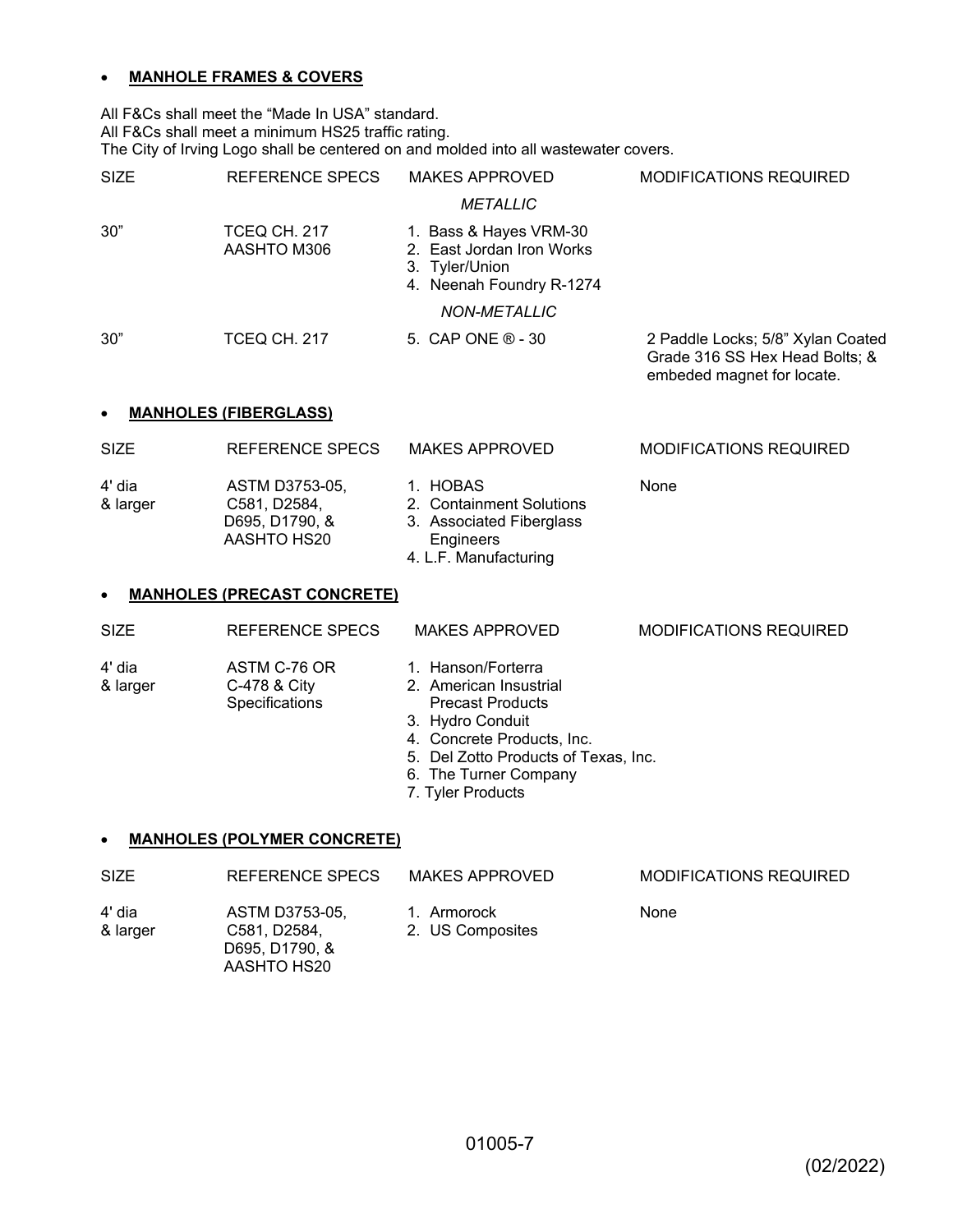# **MANHOLES (POLYVINYL CHLORIDE)**

| <b>SIZE</b>        | REFERENCE SPECS                        | <b>MAKES APPROVED</b>                                                 | <b>MODIFICATIONS REQUIRED</b> |
|--------------------|----------------------------------------|-----------------------------------------------------------------------|-------------------------------|
| 4' dia<br>& larger | ASTM C1244-11,<br><b>ASTM D3753-12</b> | 1. Construction Product<br>Marketing (Predl PVC<br>Composite Manhole) | None                          |

### **METER BOX**

| <b>SIZE</b>        | REFERENCE SPECS                  | <b>MAKES APPROVED</b>                                | <b>MODIFICATIONS REQUIRED</b>                        |
|--------------------|----------------------------------|------------------------------------------------------|------------------------------------------------------|
| $5/8$ " to $3/4$ " | <b>City Specifications</b>       | 1. OldCastle Christy B09<br>2. Bass & Hays CMB36 B09 | Lid from DFW Plastics, Part #<br>DFW36C-AF1MAT SMALL |
| 1" to $2"$         |                                  | 3. Oldcastle Christy B65<br>4. Bass & Hays CMB65 B65 | Lid from DFW Plastics, Part #<br>DFW65C-AF1MAT SMALL |
| $\bullet$          | <b>METER BOX - TRAFFIC RATED</b> |                                                      |                                                      |
| <b>SIZE</b>        | REFERENCE SPECS                  | <b>MAKES APPROVED</b>                                | <b>MODIFICATIONS REQUIRED</b>                        |

| $5/8$ " to $3/4$ " | <b>City Specifications</b><br>& Standard Details | 1. DFW Plastics 1324 | Lid from DFW Plastics. Part #<br>DFW1324WBC-18-AF1MA |
|--------------------|--------------------------------------------------|----------------------|------------------------------------------------------|
| 1" to $2"$         |                                                  | 2. DFW Plastics 1730 | Lid from DFW Plastics, Part #<br>DFW1730WBC-18-AF1MA |

#### **METER LOOPS**

| <b>SIZE</b>  | REFERENCE SPECS        | MAKES APPROVED                                      | MODIFICATIONS REQUIRED |
|--------------|------------------------|-----------------------------------------------------|------------------------|
| $3/4"$ to 1" | City<br>Specifications | 1. Ford<br>2. Mueller<br>3. A.Y. McDondald Mfg. Co. | None                   |

### **METER RESETERS**

| <b>SIZE</b>    | REFERENCE SPECS               | <b>MAKES APPROVED</b> | <b>MODIFICATIONS REQUIRED</b> |
|----------------|-------------------------------|-----------------------|-------------------------------|
| $3/4"$ to $2"$ | City<br><b>Specifications</b> | 1. Ford<br>2. Mueller | None                          |
| 1 1/2" to 2"   |                               | 3. MacDonald          |                               |

# **METER, WATER**

| <b>SIZE</b>    | REFERENCE SPECS               | MAKES APPROVED | <b>MODIFICATIONS REQUIRED</b>                                                       |
|----------------|-------------------------------|----------------|-------------------------------------------------------------------------------------|
| $3/4"$ to $2"$ | City<br><b>Specifications</b> | 1. Badger      | All meters must have ITRON<br>TERW--1300-202, 100W remote<br>read radios installed. |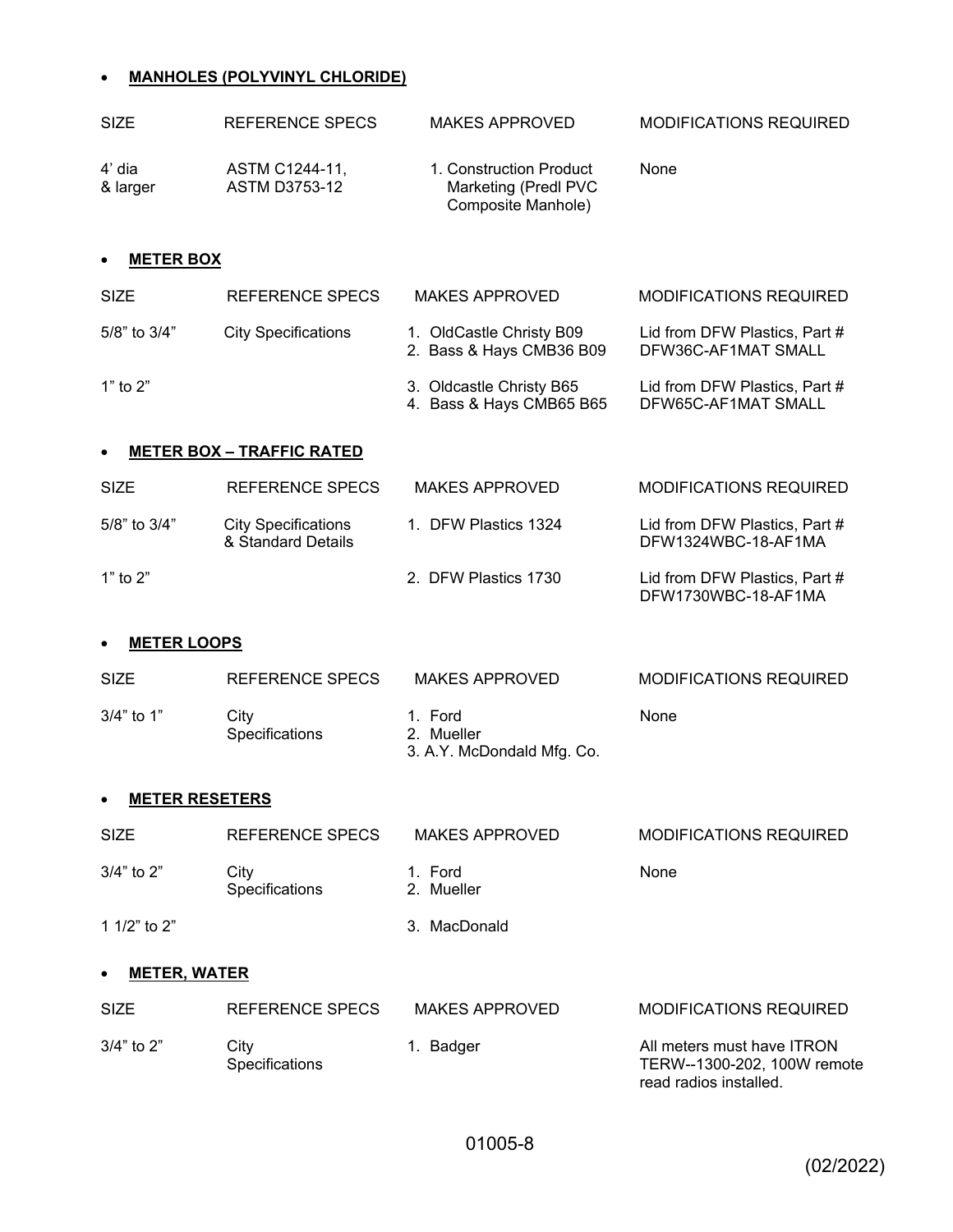# **METER, WATER COMBINATION FIRE/DOMESTIC**

| <b>SIZE</b>  | REFERENCE SPECS              | MAKES APPROVED                                                 | <b>MODIFICATIONS REQUIRED</b>                                                                        |
|--------------|------------------------------|----------------------------------------------------------------|------------------------------------------------------------------------------------------------------|
| $4"$ to $6"$ | City<br>Specifications       | 1. Neptune Protectus III S<br>2. Neptune Protectus III         | All meters must have ITRON<br>TERW--1300-202, 100W remote<br>read radios installed with 25' pigtail. |
| 4" to 12"    |                              | 3. Sensus OMNI Fireline (F <sup>2</sup> )<br>4. Badger         | All nutes and bolts to be stainless<br>steel.                                                        |
|              | <b>METER, WATER DOMESTIC</b> |                                                                |                                                                                                      |
| <b>SIZE</b>  | <b>REFERENCE SPECS</b>       | <b>MAKES APPROVED</b>                                          | MODIFICATIONS REQUIRED                                                                               |
| $4"$ to $6"$ | City<br>Specifications       | 1. Neptune Tru/Flo                                             | All meters must have ITRON<br>TERW--1300-202, 100W remote                                            |
| 4" to 12"    |                              | 2. Sensus OMNI T <sup>2</sup><br>3. Sensus OMNI C <sup>2</sup> | read radios installed with 25' pigtail.<br>All nuts and bolts to be stainless<br>steel.              |

# **PIPE, WASTEWATER**

| <b>SIZE</b> | <b>REFERENCE SPECS</b>                             | <b>MAKES APPROVED</b>                                                                                                                             | <b>MODIFICATIONS REQUIRED</b>                                                             |
|-------------|----------------------------------------------------|---------------------------------------------------------------------------------------------------------------------------------------------------|-------------------------------------------------------------------------------------------|
| 4" to 16"   | SDR-26 PVC,<br><b>ASTM D2241,</b><br>Class 160 PVC | 1. JM Eagle<br>2. Vinyl Tech<br>3. Certainteed<br>4. Cresline(4"-8")<br>5. NAPCO<br>6. PipeLife Jet Stream<br>7. Royal Pipe<br>8. Diamond Plastic | Green in color                                                                            |
| 4" to 15"   | SDR-35 PVC,<br><b>ASTM D3034,</b>                  | 9. JM Eagle<br>10. Vinyl Tech<br>11. NAPCO<br>12. Cresline(4"-12")<br>13. Pipelife Jet Stream<br>14. Roayal Pipe<br>15. Diamond Plastic           | Green in color                                                                            |
| 4" to 48"   | AWWA C111, C115<br>& C151                          | 14. ACIPCO                                                                                                                                        | Ductile Iron Pipe only allowed with<br>written approval. PolybondPlus<br>interior lining. |
| 18" to 48"  | <b>ASTM D1784,</b><br>D2412, F679,                 | 15. JM Eagle "Perma-Loc"<br>16. NAPCO<br>17. Vinyl Tech(18"-24")<br>18. PipeLife Jet Stream<br>19. Diamond Plastic                                | Green in color                                                                            |
| 12" to 96"  | SN46, SN72,<br><b>ASTM D3262,</b><br>D4161 & D2412 | 20. Hobas Pipe USA, Inc.<br>21. Flowtite - USCPS, LLC.                                                                                            | None                                                                                      |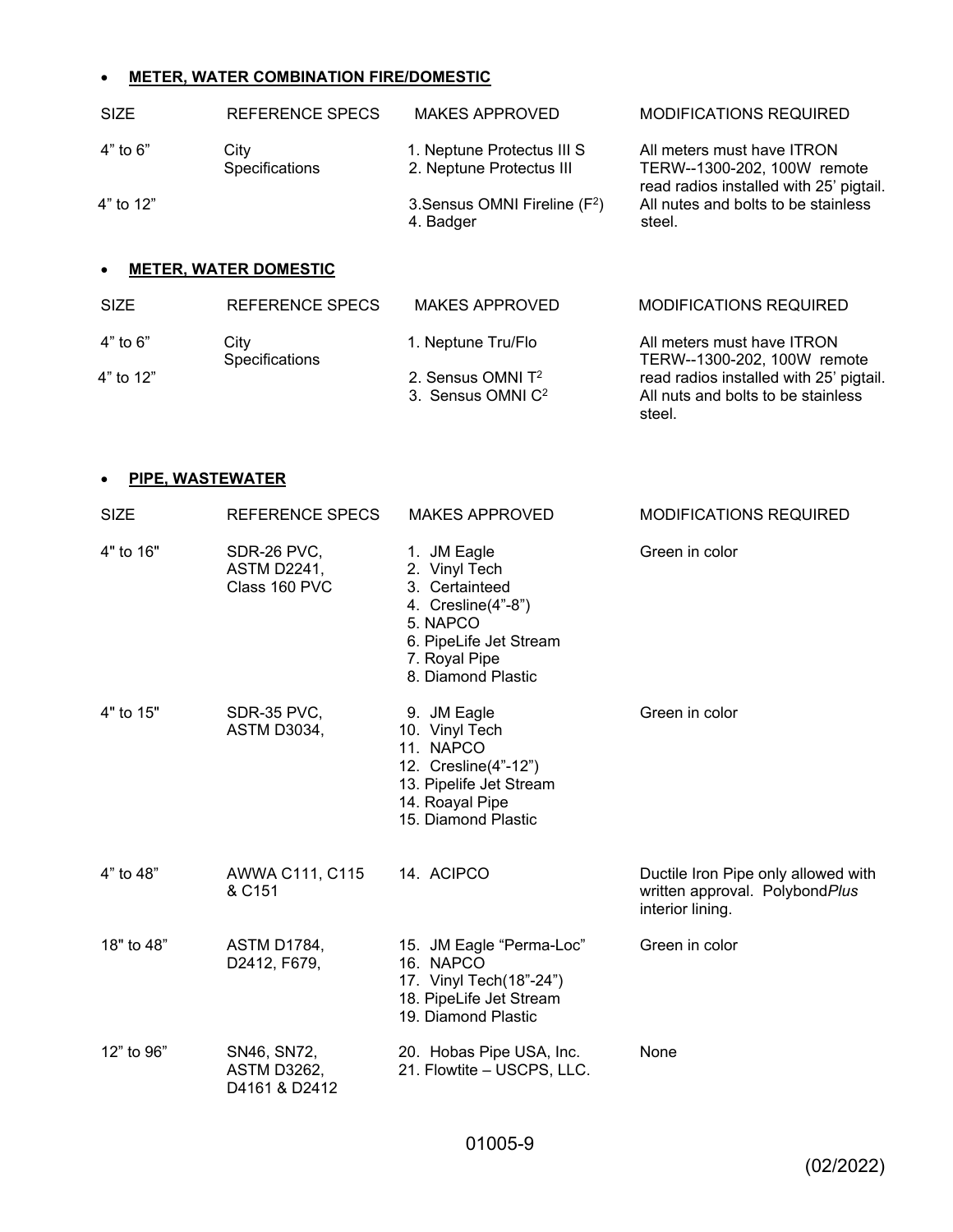### **PIPE, WASTEWATER (LINER)**

larger Specifications America, Inc.

| <b>SIZE</b>      | REFERENCE SPECS                                                | <b>MAKES APPROVED</b>                                                                    | <b>MODIFICATIONS REQUIRED</b>                                                                                                        |
|------------------|----------------------------------------------------------------|------------------------------------------------------------------------------------------|--------------------------------------------------------------------------------------------------------------------------------------|
| 6" and<br>larger | <b>ASTM F1216,</b><br>ASTM F1504, F1947<br>Fold And Form" pipe | 1. Insituform<br>2. Miller Pipeline "Ex<br>3. Source One Environmental<br>4. Perma-Liner | <b>Temperature Monitoring System</b><br>by Pipeline Renewal Technologies<br>Required for 24" and larger<br>(Zia Systems or VeriCure) |
| $\bullet$        | PIPE SPACERS (ENCASED PIPELINES)                               |                                                                                          |                                                                                                                                      |
| <b>SIZE</b>      | REFERENCE SPECS                                                | <b>MAKES APPROVED</b>                                                                    | <b>MODIFICATIONS REQUIRED</b>                                                                                                        |
| 4" and           | City                                                           | 1. Raci Spacers North                                                                    | 1. For PVC pipe only                                                                                                                 |

2. Cascade Waterworks Mfg.Co. Style CCS, all stainless steel 3. Advance Products & Systems Model SSI, stainless steel

Model CI, Polyethylene 5. Pipeline Seal & Insulator, Inc. S8G-2, stainless steel

6. BWM Company Model SS

4. Advance Products & Systems 4. For PVC pipe only

| <b>SIZE</b> | REFERENCE SPECS                                     | <b>MAKES APPROVED</b>                                                                                                            | <b>MODIFICATIONS REQUIRED</b>                                |
|-------------|-----------------------------------------------------|----------------------------------------------------------------------------------------------------------------------------------|--------------------------------------------------------------|
| 4" to 12"   | AWWA C900 PVC<br>Class 305 DR 14<br>Class 235 DR 18 | 1. JM Eagle<br>2. NAPCO<br>3. Diamond Plastics<br>4. Certainteed<br>5. Vinyl Tech<br>6. Plastic Trends<br>7. PipeLife Jet Stream | Blue in color                                                |
| 6" to 12"   | AWWA C909 PVC<br>Class 235<br>Class 305             | 8. JM Eagle                                                                                                                      | Blue in color                                                |
| 14" to 24"  | AWWA C900 PVC<br>Class 235 DR 18                    | 9. JM Eagle<br>10. NAPCO<br>11. Diamond Plastics<br>12. Certainteed(16" only)<br>13. Vinyl Tech<br>14. Plastic Trends            | Blue in color                                                |
| ≥ 10"       | AWWA C301 (PCCP)<br>AWWA C303 (RCCP)                | 15. Thompson Pipe Group                                                                                                          |                                                              |
| >4"         | AWWA C151 DIP,<br>C111 & C104<br>Class 150 to 350   | 16. American<br>17. US Pipe                                                                                                      | DIP only allowed with written<br>approval from City Engineer |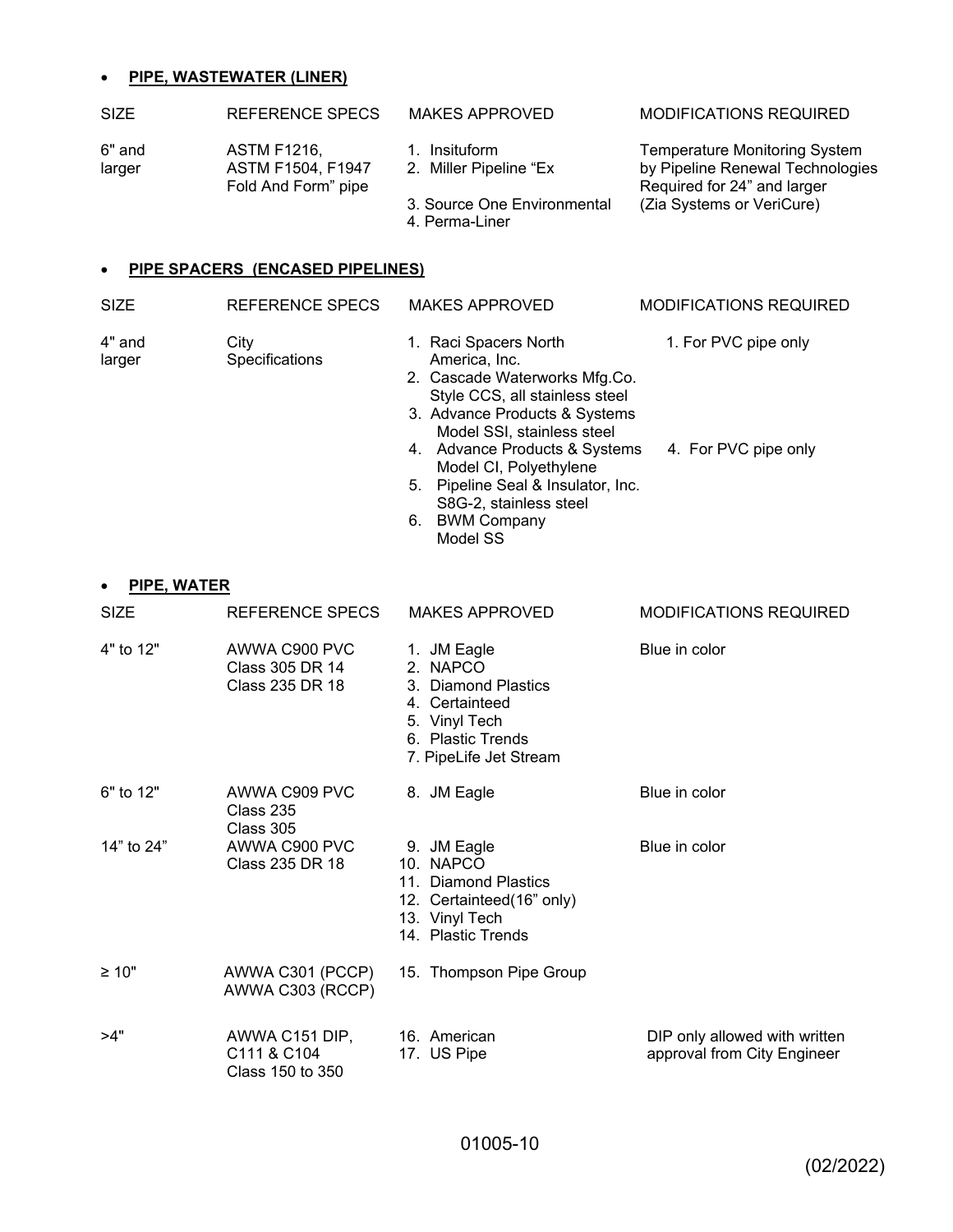# **PRESSURE TYPE VACUUM BREAKERS**

| <b>SIZE</b>      | REFERENCE SPECS               | <b>MAKES APPROVED</b>                                                | <b>MODIFICATIONS REQUIRED</b>                             |
|------------------|-------------------------------|----------------------------------------------------------------------|-----------------------------------------------------------|
| $1/2$ " to $2$ " | AWWA C510-89,<br>AWWA C511-89 | 1. Conbraco<br>4050302 to 4050802<br>2. Wilkins 720A<br>3. Febco 765 |                                                           |
| 3/4"             |                               | 4. Rainbird 075                                                      |                                                           |
| 3/4" to 1"       |                               | 5. Toro PVB                                                          |                                                           |
| $3/4"$ to $2"$   |                               | 6. Watts 800                                                         |                                                           |
| 1"               |                               | 7. Rainbird 100                                                      |                                                           |
| 11/4"            |                               | 8. Rainbird PVB                                                      |                                                           |
| 11/2"            |                               | 9. Rainbird PVB 150                                                  |                                                           |
| 2"               |                               | 10. Febco 775<br>11. Rainbird PVB 200                                | (10) Air Inlet for use only with<br>approved double check |
| 2 1/2" to 10"    |                               | 12. Cla-Val Model 27                                                 | valve assembly.                                           |
| 3/4" and 1"      |                               | 13. Febco 745                                                        |                                                           |

# **REDUCED PRESSURE PRINCIPLE ASSEMBLIES**

| <b>SIZE</b>       | REFERENCE SPECS               | <b>MAKES APPROVED</b>                                                         | <b>MODIFICATIONS REQUIRED</b> |
|-------------------|-------------------------------|-------------------------------------------------------------------------------|-------------------------------|
| $1/4$ " to $2"$   | AWWA C510-89<br>AWWA C5110-89 | 1. Wilkins 975XL<br>2. Conbraco<br>40-204-02 40-208-02                        |                               |
| 3/4" to 3"        |                               | 3. Watts 009                                                                  |                               |
| $3/4$ " and $1$ " |                               | 4. Conbraco 40-204-205-A2<br>(Replaceable Seats)<br>5. Conbraco 40-204-A2Z(U) |                               |
| 3/4" to 1 1/2"    |                               | 6. Cla-Val RP-2                                                               |                               |
| $3/4"$ to $2"$    |                               | 7. Badger #1<br>8.<br>9. Flomatic RPZ                                         |                               |
| $3/4"$ to $4"$    |                               | 10. Watts 909<br>11. Rainbird RPA-075<br>12. Orion BRP<br>13. Febco 825Y      |                               |
| $3/4"$ to 6"      |                               | 14. Wilkins 575                                                               |                               |
| 1 1/2" to 10"     |                               | 15. Febco 825                                                                 |                               |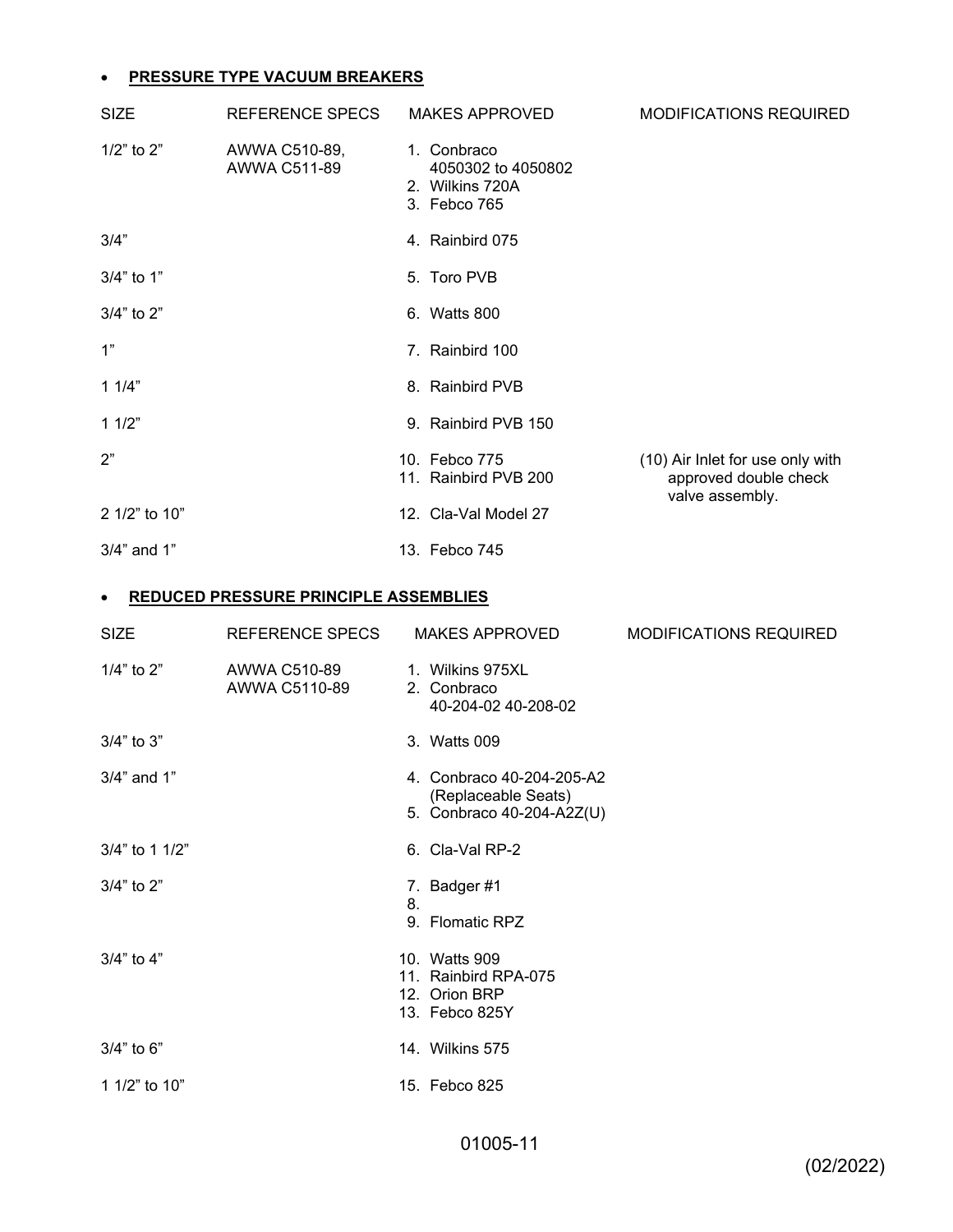| $2"$ to 10"   | 16. Cla-Val RP-1                                              | (15.) Must be equipped with OS & Y<br>shutoff valves if used on a fire                                         |
|---------------|---------------------------------------------------------------|----------------------------------------------------------------------------------------------------------------|
| 2 1/2" to 6"  | 17. Ames 4000SS<br>18. Febco 880V                             | sprinkler system<br>(16.) Must be equipped with OS & Y<br>shutoff valves if used on a fire<br>sprinkler system |
| 2 1/2" to 8"  | 19. Febco 880                                                 |                                                                                                                |
| 2 1/2" to 10" | 20. Conbraco 40-20-A-C<br>21. Hersey 6CM<br>22. Wilkins 975XL | (20.) Must be equipped with OS & Y<br>shutoff valve is used on a fire<br>sprinkler system                      |
| $3"$ to 10"   | 23. ITT Lawler RZ                                             |                                                                                                                |
| 4"            | 24. Febco 860                                                 |                                                                                                                |
| 4" to 10"     | 25. Mueller H9506                                             | (25.) Must be equipped with OS & Y<br>shutoff valve if used on a fire<br>sprinkler system                      |
| $6"$ to 10"   | 28. Rainbird RPA-075<br>29. Watts 909<br>30. Febco 825Y       |                                                                                                                |

### **RESTRAINERS FOR CIP AND DIP**

| <b>SIZE</b>   | REFERENCE SPECS                              | <b>MAKES APPROVED</b>                                                           | <b>MODIFICATIONS REQUIRED</b> |
|---------------|----------------------------------------------|---------------------------------------------------------------------------------|-------------------------------|
| 4" to 12"     | ANSI B16.1,<br>ASTM A536<br><b>ANSI 4140</b> | 1. UNIFLANGE<br>Series 200<br>400, 420, (cast<br>and $D.I.P$ )                  |                               |
| $3"$ to 48"   |                                              | 2. EBAA Iron Inc. Series 1100<br>3. Romagrip                                    | Romabond Required             |
| 4" to 24"     |                                              | 4. MJ Field Lok DI                                                              |                               |
|               | <b>RESTRAINERS FOR PVC</b>                   |                                                                                 |                               |
| <b>SIZE</b>   | REFERENCE SPECS                              | <b>MAKES APPROVED</b>                                                           | <b>MODIFICATIONS REQUIRED</b> |
| $3"$ to $24"$ | UNI-B-13,<br><b>ASTM A536-80</b>             | 1. Megalug (EBAA Iron Inc),<br>Series 2000PV,<br>2000PEC, 2000SV<br>2. Romagrip | Romabond Required             |

4" to 12" 3. MJ Field Lok PV 4" to 24" ANSI B16.1, 4140 4. Uniflange 1500C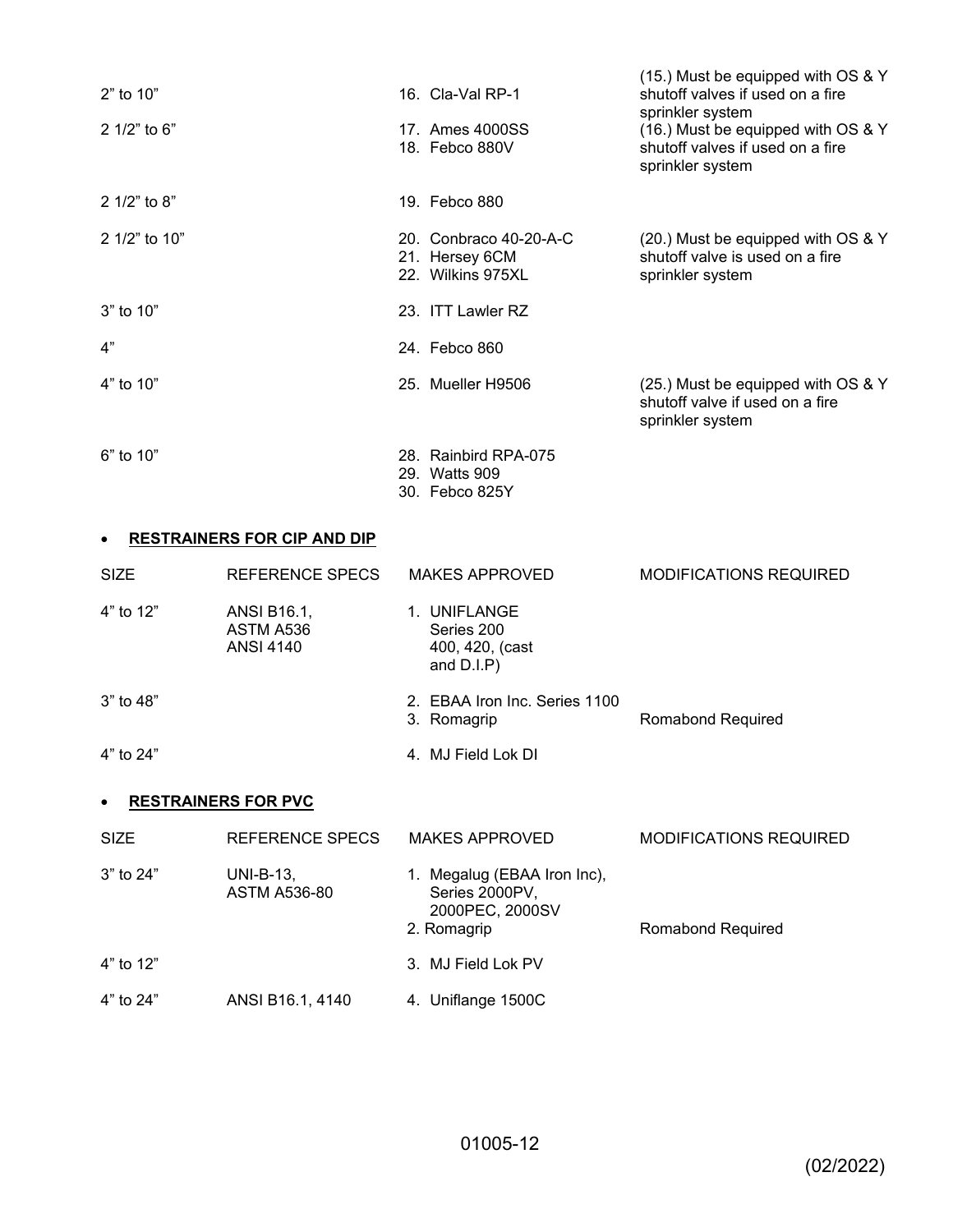# **RETAINER GLANDS**

| <b>SIZE</b> | REFERENCE SPECS                         | <b>MAKES APPROVED</b>                                 | <b>MODIFICATIONS REQUIRED</b> |
|-------------|-----------------------------------------|-------------------------------------------------------|-------------------------------|
| 4" to 12"   | City<br>Specifications                  | <b>Tyler/Union</b><br>1.                              | None                          |
| $\bullet$   | SERVICE SADDLES ALL STAINLESS BAND TYPE |                                                       |                               |
| <b>SIZE</b> | REFERENCE SPECS                         | <b>MAKES APPROVED</b>                                 | <b>MODIFICATIONS REQUIRED</b> |
| 4" to 12"   | City<br>Specifications                  | 1. Romac 305, 306<br>2. JCM 133, 502<br>3. Ford FS313 | None                          |

### **SERVICE SADDLES, DOUBLE STRAP**

| <b>SIZE</b>                      | REFERENCE SPECS                                                      | <b>MAKES APPROVED</b>                                                 | <b>MODIFICATIONS REQUIRED</b>                                                            |
|----------------------------------|----------------------------------------------------------------------|-----------------------------------------------------------------------|------------------------------------------------------------------------------------------|
| 6" > O.D.<br>$>3/4"$ tap<br>size | AWWA C800<br>ASTM B-62<br>ASTM A-98<br>City<br><b>Specifications</b> | 1. Mueller BR2B Series<br>2. Ford 202B Series<br>3. Romac 202B Series | All bronze/brass or bronze/brass<br>saddle with stainless steel<br>straps, on all makes. |

### **SERVICE SADDLES, SINGLE STRAP**

| <b>SIZE</b>               | REFERENCE SPECS                                                      | <b>MAKES APPROVED</b>                            | MODIFICATIONS REQUIRED   |
|---------------------------|----------------------------------------------------------------------|--------------------------------------------------|--------------------------|
| $2"$ to 4" O.D.<br>1" tap | AWWA C800<br>ASTM B-62<br>ASTM A-98<br>City<br><b>Specifications</b> | 1. JCM 405<br>2. Ford<br>3. James Jones<br>J-996 | Includes sizes 2" to 12" |

# **STREET LIGHT FOUNDATIONS**

| <b>SIZE</b> | REFERENCE SPECS     | <b>MAKES APPROVED</b> | <b>MODIFICATIONS REQUIRED</b> |
|-------------|---------------------|-----------------------|-------------------------------|
| 24" O.D.    | City Specifications | 1. OLDCASTLE 1801400. | Concrete 5,000psi $@$ 28 days |
|             | ASTM A-615          | 1801500, 1801700      | Grade 60 rebar                |

### **WASTEWATER CLEANOUTS**

| <b>SIZE</b>    | REFERENCE SPECS                             | MAKES APPROVED                                                                                    | <b>MODIFICATIONS REQUIRED</b> |
|----------------|---------------------------------------------|---------------------------------------------------------------------------------------------------|-------------------------------|
| 4" residential | ASTM F913<br><b>ASTM 3212</b><br>ASTM D3034 | 1. Stan Roberts CIG-1504<br>Stan Roberts ATL-404<br>2. Bass & Hays No. 404<br>Bass & Hays No. 339 | With locking lid              |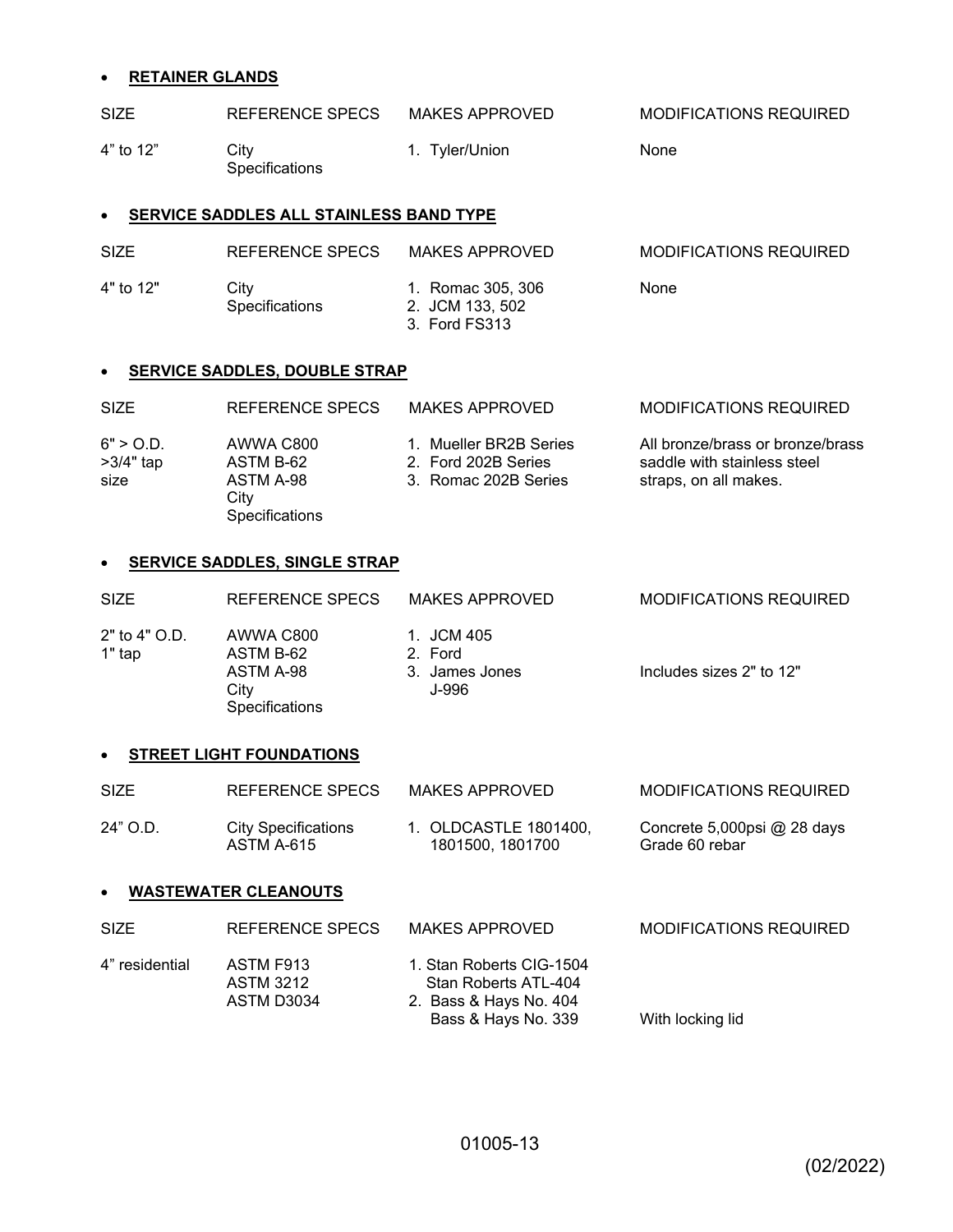### **WASTEWATER DEGREASER**

| SIZE | REFERENCE SPECS               | <b>MAKES APPROVED</b>                 | <b>MODIFICATIONS REQUIRED</b> |
|------|-------------------------------|---------------------------------------|-------------------------------|
| N/A  | City<br><b>Specifications</b> | 1. Citrosoly - Oxford<br>Chemical Co. | None                          |

- 2. Explode Viking Labs, Inc.
- 3. Grease-B-Gone State Chemical Mfg. Co.
- 4. Citra Solve W K&L Supply
- 5. Citro-Solv. V&D Supply
- 6. Formula P-88 Selig
- 7. Citra Solve K&L Supply
- 8. BioCOPE BioCOPE Inc.
- 9. DryLet DryLet, LLC, Inc.
- 10. Mircro-Solve Biotech Industries

### **WASTEWATER DEODORANT**

| <b>SIZE</b> | REFERENCE SPECS               | <b>MAKES APPROVED</b>                                                                                                                                                                                                             | <b>MODIFICATIONS REQUIRED</b> |
|-------------|-------------------------------|-----------------------------------------------------------------------------------------------------------------------------------------------------------------------------------------------------------------------------------|-------------------------------|
| N/A         | City<br><b>Specifications</b> | Citrusan<br>1.<br>2. Zep-O-Ban<br>3. Cherry Memories - K&L Supply<br>4. Dubois Lake Charge - Dubois<br>5. Selg-Lemon Breez - Selig<br>6. Sewer Sweet - Allen's<br>Specialty Shop<br>7. HB - 140 Banish Cherry - H&B<br>Industries | None                          |

#### **WASTEWATER DIGESTER**

| <b>SIZE</b> | REFERENCE SPECS               | <b>MAKES APPROVED</b>                                                                                             | <b>MODIFICATIONS REQUIRED</b> |
|-------------|-------------------------------|-------------------------------------------------------------------------------------------------------------------|-------------------------------|
| N/A         | City<br><b>Specifications</b> | 1. Sanfax 222<br>2. Red Hot - K&L Supply<br>3. Seer Blaster – Allen's<br>Specialty Shop<br>4. Sewer Cleaner – V&D | None                          |
|             |                               |                                                                                                                   |                               |

- Supply
- 5. Rout-R-Out Last Group Ent.

### **WASTEWATER LATERAL CONNECTION AND LINING (TRENCHLESS)**

| <b>SIZE</b> | REFERENCE SPECS | <b>MAKES APPROVED</b>                                                         | <b>MODIFICATIONS REQUIRED</b> |
|-------------|-----------------|-------------------------------------------------------------------------------|-------------------------------|
| N/A         | ASTM F-1216     | 1. LMK Technologies<br>2. BLD Services<br>"Service Connection Seal + Lateral" | None                          |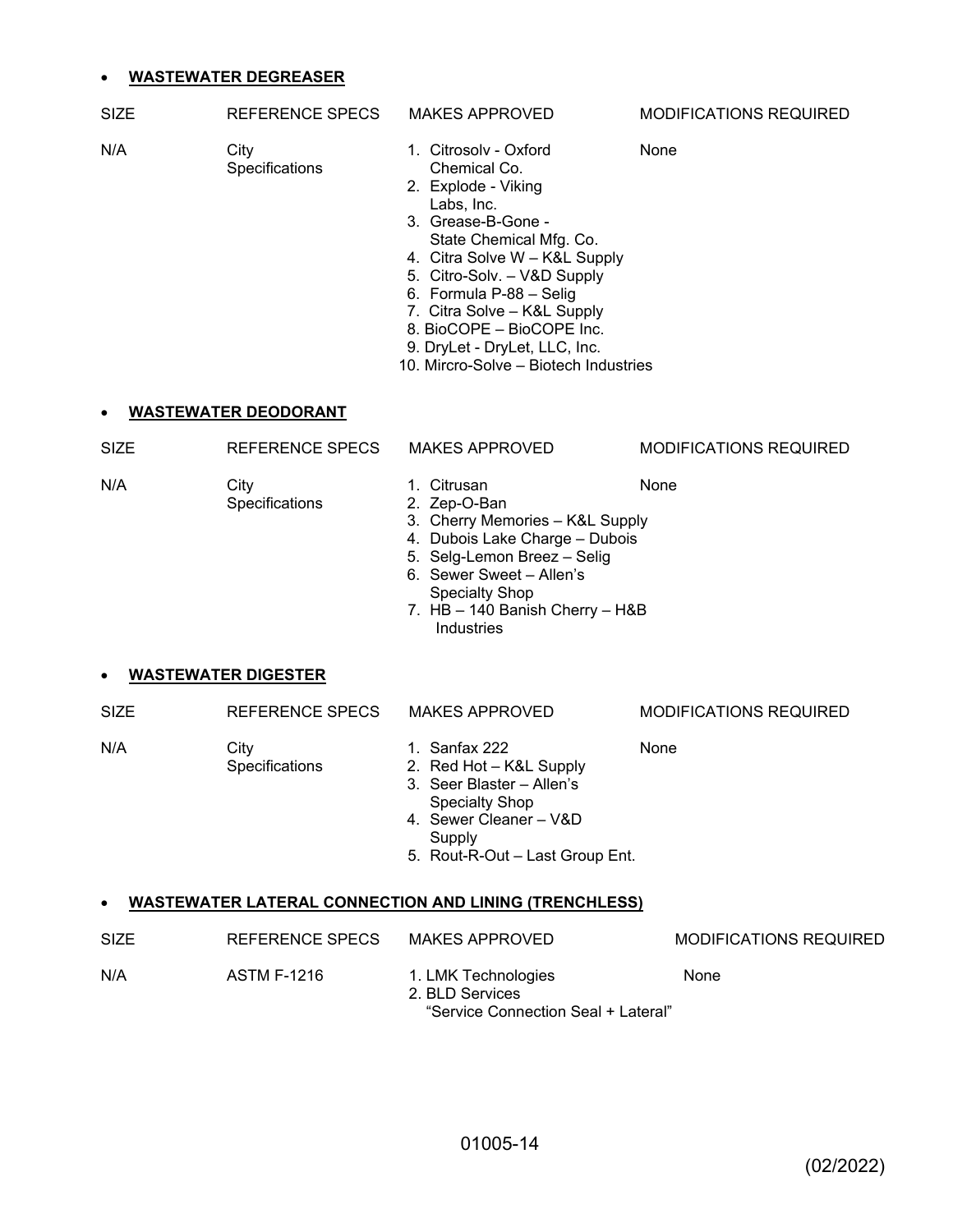# **WASTEWATER ROOT CONTROL CHEMICALS**

| <b>SIZE</b>                | <b>REFERENCE SPECS</b>                            | <b>MAKES APPROVED</b>                                                                                                                                                                                 | <b>MODIFICATIONS REQUIRED</b>                                                                       |
|----------------------------|---------------------------------------------------|-------------------------------------------------------------------------------------------------------------------------------------------------------------------------------------------------------|-----------------------------------------------------------------------------------------------------|
| N/A                        | City<br>Specifications                            | 1. Root X                                                                                                                                                                                             | None                                                                                                |
| <b>SLEEVES, TAPPING</b>    |                                                   |                                                                                                                                                                                                       |                                                                                                     |
| <b>SIZE</b>                | REFERENCE SPECS                                   | <b>MAKES APPROVED</b>                                                                                                                                                                                 | <b>MODIFICATIONS REQUIRED</b>                                                                       |
| 4" to 12"                  | AWWA C110 &<br>City<br>Specifications             | 1. Mueller all stainless<br>2. Romac-SST all stainless<br>3. Ford-Fast all stainless<br>4. JCM 432 all stainless<br>5. Smith-Blair all stainless                                                      | None                                                                                                |
| >12"                       |                                                   | 6. Tyler/Union<br>7. Requires<br>special<br>approval                                                                                                                                                  | Tapping sleeves & valves<br>larger than 12" require<br>special approval on a<br>case by case basis. |
|                            | <b>VALVE, GATE RESILIENT SEAT</b>                 |                                                                                                                                                                                                       |                                                                                                     |
| <b>SIZE</b>                | <b>REFERENCE SPECS</b>                            | <b>MAKES APPROVED</b>                                                                                                                                                                                 | <b>MODIFICATIONS REQUIRED</b>                                                                       |
| 4" to 12"                  | AWWA C509,<br>C515, C550 & City<br>Specifications | 1. Mueller A-2361<br>2. Clow 2640<br>3. American Flow AFC Series 2500<br>4. Kenedy<br>Ken-seal II<br>5. M & H<br>6. U.S. Pipe Metroseal<br>7. Stockham Resilient<br>Wedge 6-700,701<br>702,703,704-OZ | None<br>(7.) On all models shown - Stem<br>changed to high strength.                                |
| 14" to 24"                 |                                                   | 8. American Flow Series 2500                                                                                                                                                                          | (8.) FlexRing approved if Ductile<br>Iron pipe is approved.                                         |
| <b>VALVES, AIR RELEASE</b> |                                                   |                                                                                                                                                                                                       |                                                                                                     |
| <b>SIZE</b>                | REFERENCE SPECS                                   | <b>MAKES APPROVED</b>                                                                                                                                                                                 | <b>MODIFICATIONS REQUIRED</b>                                                                       |
| 1" to 16"                  | <b>AWWA C512 &amp;</b><br>Project Specs.          | 1. APCO<br>2. Crispin<br>3. Val-Matic                                                                                                                                                                 | Per Project Specifications                                                                          |
|                            | <b>VALVES, BRASS WHEEL OPERATED GATE</b>          |                                                                                                                                                                                                       |                                                                                                     |
| <b>SIZE</b>                | REFERENCE SPECS                                   | <b>MAKES APPROVED</b>                                                                                                                                                                                 | <b>MODIFICATIONS REQUIRED</b>                                                                       |
| 1-1/2" to 2"               | City<br>Specifications                            | 1. Matco Norca<br>2. Watts                                                                                                                                                                            | None                                                                                                |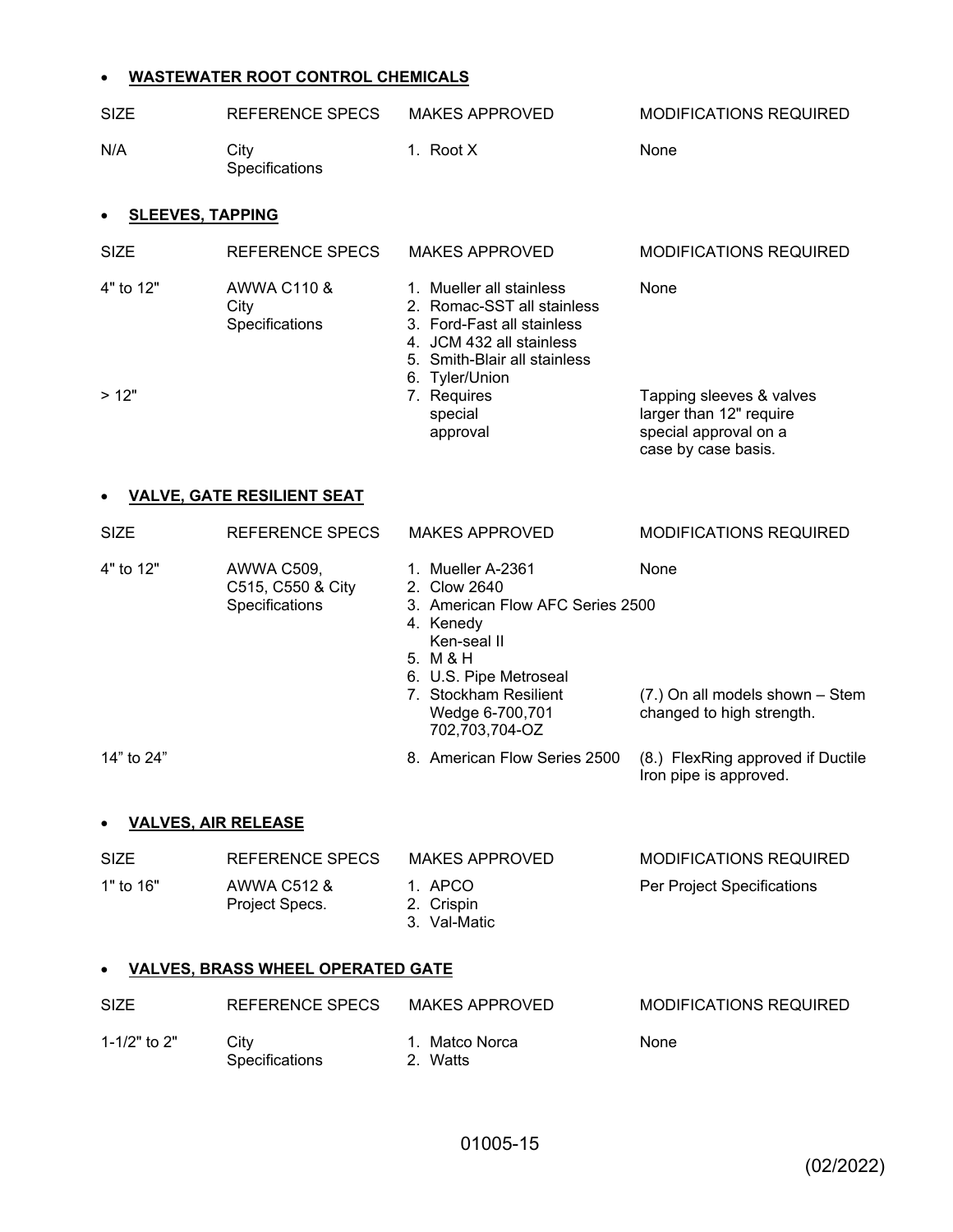# **VALVES, BUTTERFLY**

| <b>SIZE</b> | REFERENCE SPECS                             | <b>MAKES APPROVED</b>                                      | <b>MODIFICATIONS REQUIRED</b>                                               |
|-------------|---------------------------------------------|------------------------------------------------------------|-----------------------------------------------------------------------------|
| 12" to 48"  | AWWA C504, C550<br>& City<br>Specifications | 1. Mueller<br>2. M & H<br>3. Kennedy<br>4. Pratt-Groundhog | Internal epoxy coating<br>(extra cost on all<br>makes.)                     |
|             |                                             | 5. Val-Matic                                               | (5.) Only for above ground and vault<br>installation with changeable seats. |
| 24" to 48"  | AWWA C504<br>& City Specs                   | 6. Crispin K-Flo Series 47                                 | (6.) Only for above ground and vault.<br>installation with changeable seats |
|             |                                             |                                                            |                                                                             |

### **VALVES, CHECK & DETECTOR CHECK**

| <b>SIZE</b> | REFERENCE SPECS               | <b>MAKES APPROVED</b>                | <b>MODIFICATIONS REQUIRED</b>                       |
|-------------|-------------------------------|--------------------------------------|-----------------------------------------------------|
| 4" to 12"   | AWWA & City<br>Specifications | 1. Mueller<br>2. American<br>Darling | None                                                |
|             |                               | 3. Kennedy<br>4. Hersey<br>5. Ames   | (5a) Steel check valves<br>must be epoxy<br>coated. |

### **VALVES, CHECK BRASS**

| <b>SIZE</b>    | REFERENCE SPECS | MAKES APPROVED | <b>MODIFICATIONS REQUIRED</b> |
|----------------|-----------------|----------------|-------------------------------|
| $3/4"$ to $2"$ | ASTM CDA        | NIBCO          | None                          |

### **VALVES, CONTROL**

| <b>SIZE</b> | REFERENCE SPECS           | <b>MAKES APPROVED</b>                                      | <b>MODIFICATIONS REQUIRED</b> |
|-------------|---------------------------|------------------------------------------------------------|-------------------------------|
| 4" to 30"   | Project<br>Specifications | 1. Ross<br>2. CLA-VAL<br>3. Golden-<br>Anderson<br>4. APCO | Per Project Specifications    |

- 5. Muesco
- 
- 6. Singer

### **VALVES, DOUBLE CHECK VALVE ASSEMBLIES**

| <b>SIZE</b>            | REFERENCE SPECS               | MAKES APPROVED                                                  | <b>MODIFICATIONS REQUIRED</b> |
|------------------------|-------------------------------|-----------------------------------------------------------------|-------------------------------|
| 1/2" to 2 1/2"<br>3/4" | AWWA C510-89,<br>AWWA C511-89 | Conbraco<br>$1_{-}$<br>4010302 to 4010802<br>2. ITT Lawler DC-3 |                               |
| $3/4"$ to 1"           |                               | 3. Watts 007MIQT<br>4. Febco 805YR                              |                               |
| $3/4$ " to 1 1/2"      |                               | 5. CLA-VAL D2                                                   |                               |
| $3/4"$ to 2"           |                               | 6. Rain Bird DCA-075 to 200                                     |                               |

01005-16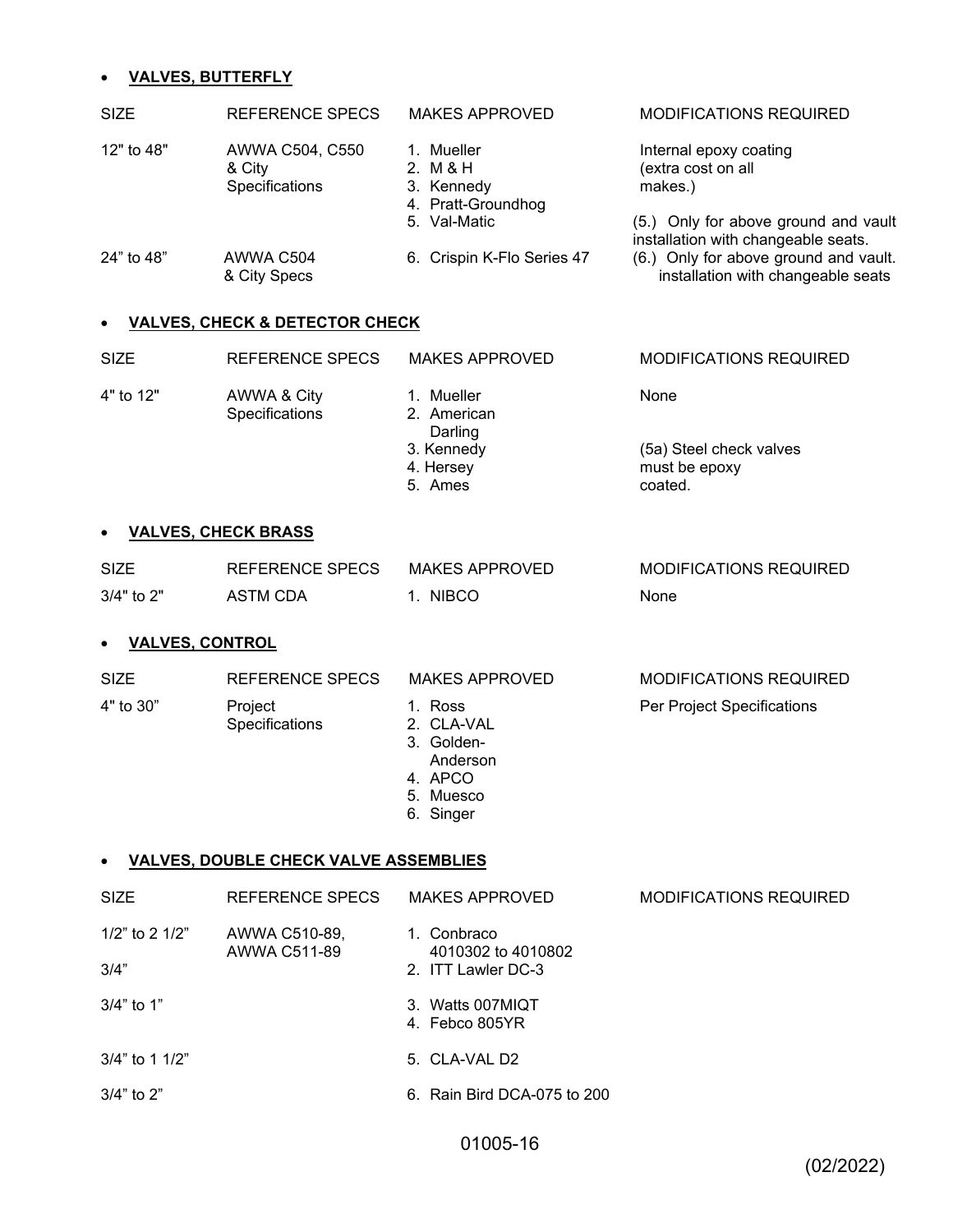|                | 7. Flomatic DCV<br>8. Conbraco 40-104-A2T to<br>40-108-A2T<br>9. Wilkins 550 & 950XL<br>10. Hersey FDC |                                                                                                                                                                                            |
|----------------|--------------------------------------------------------------------------------------------------------|--------------------------------------------------------------------------------------------------------------------------------------------------------------------------------------------|
| $3/4"$ to $3"$ | 11. Watts 007 & 009                                                                                    |                                                                                                                                                                                            |
| $3/4"$ to $4"$ | 12. Orion BDC                                                                                          |                                                                                                                                                                                            |
| 3/4" to 10"    | 13. Febco 805 & 805Y<br>14. Watts 709<br>15. Wilkins 950                                               | 13.) 805 Must be equipped with<br>OS&Y shut off valves if used on a<br>fire sprinkler system.<br>14.) Must be equipped with OS&Y<br>shut off valves if used on a fire<br>sprinkler system. |
| 1" to 10"      | 16. Cla-Val D                                                                                          | 16.) Must be equipped with OS&Y<br>shut-off valves if used on a fire<br>sprinkler system.                                                                                                  |
| 1 1/4" to 2"   | 17. Buckner 24102 to 24104                                                                             |                                                                                                                                                                                            |
| $2"$ to $6"$   | 18. Hersey F-72                                                                                        |                                                                                                                                                                                            |
| 2" to 10"      | 19. Hersey #1                                                                                          |                                                                                                                                                                                            |
| 2 1/2" to 6"   | 20. Ames 2000-SS-DCA                                                                                   | 20.) Must be equipped with OS&Y<br>shut-off valves if used on a fire<br>sprinkler system.                                                                                                  |
| 2 1/2" to 10"  | 21. Febco 805YD                                                                                        |                                                                                                                                                                                            |
| $3"$ to $6"$   | 22. Wilkins 550                                                                                        | 22.) Must be equipped with OS&Y<br>shut-off valves if used on a fire<br>sprinkler system.                                                                                                  |
| 3" to 8"       | 23. Rain Bird DCA-250-800                                                                              |                                                                                                                                                                                            |
| 3" to 10"      | 24. Conbraco 40-100-10A-C<br>25. Hersey #2                                                             | 24.) Must be equipped with OS&Y<br>shut-off valves if used on a fire<br>sprinkler system.                                                                                                  |
| $4"$ to $6"$   | 26. Febco 850, 870<br>27. Hersey E-1                                                                   |                                                                                                                                                                                            |
| 4" to 8"       | 28. Kennedy B-1                                                                                        |                                                                                                                                                                                            |
| 4" to 10"      | 29. Ames 2000-DCA<br>30. Viking A-1<br>31. Kennedy B-2<br>32. Mueller H9505                            | 29.) Must be equipped with OS&Y<br>shut off valves if used on a fire<br>sprinkler system.<br>32.) Must be equipped with OS&Y<br>shut off valves if used on a fire                          |

sprinkler system.